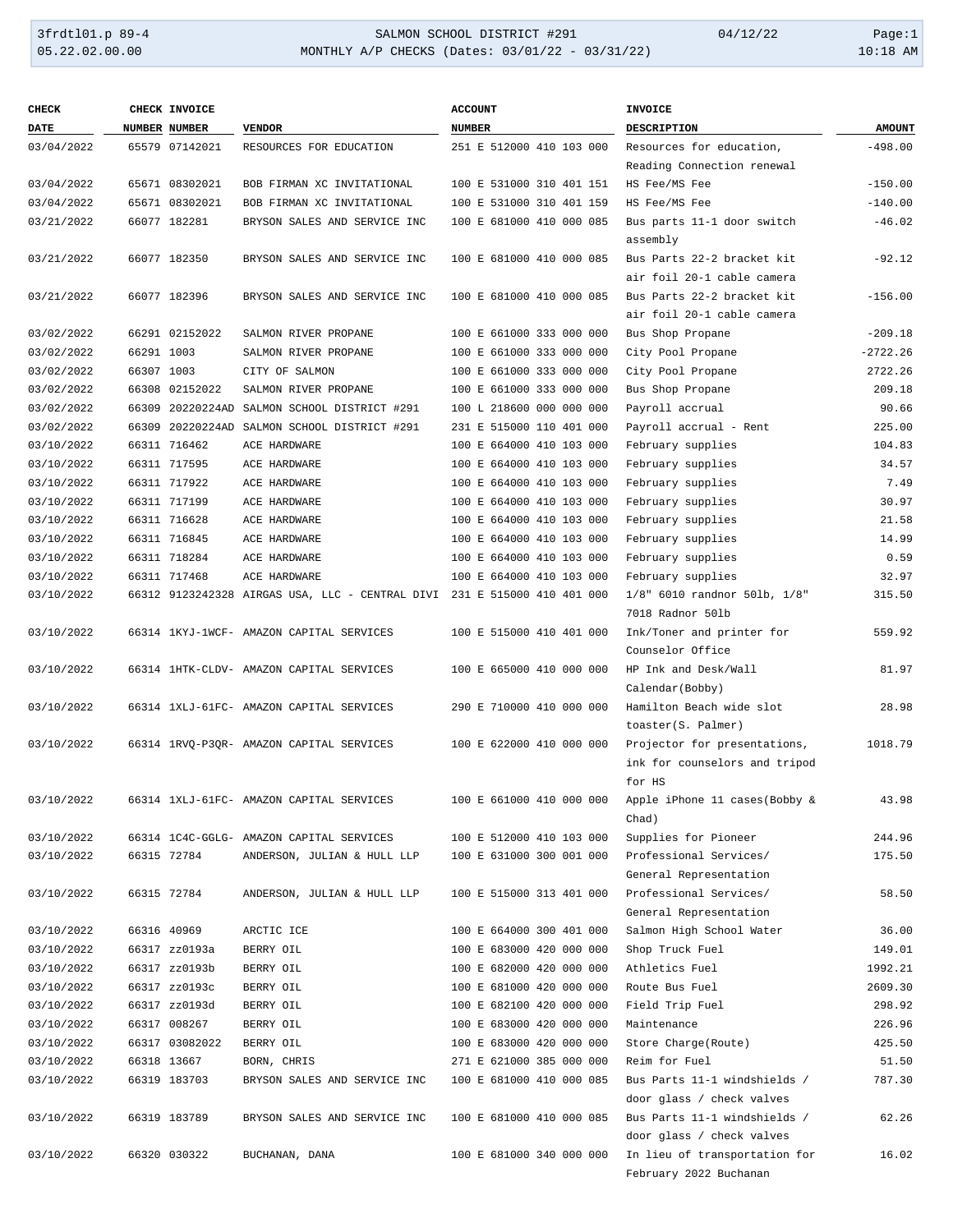## 3frdtl01.p 89-4 SALMON SCHOOL DISTRICT #291 04/12/22 Page:2 05.22.02.00.00 MONTHLY A/P CHECKS (Dates: 03/01/22 - 03/31/22) 10:18 AM

| <b>CHECK</b> |            | CHECK INVOICE        |                                              | <b>ACCOUNT</b>           | <b>INVOICE</b>                                         |               |
|--------------|------------|----------------------|----------------------------------------------|--------------------------|--------------------------------------------------------|---------------|
| <b>DATE</b>  |            | <b>NUMBER NUMBER</b> | <b>VENDOR</b>                                | <b>NUMBER</b>            | <b>DESCRIPTION</b>                                     | <b>AMOUNT</b> |
| 03/10/2022   | 66321 2480 |                      | CENTRAL IDAHO TRADES                         | 100 E 664000 410 401 000 | loop pum coupling and thermal                          | 175.88        |
| 03/10/2022   |            | 66322 030222A        | CITY OF SALMON                               | 722 E 664000 410 000 000 | cut outs<br>Lynch Center Water                         | 449.57        |
| 03/10/2022   |            | 66322 030222         | CITY OF SALMON                               | 220 E 661000 332 000 000 | Blanket PO for City of Salmon                          | 1353.42       |
| 03/10/2022   |            | 66323 022822A        | CUSTER TELEPHONE BROADBAND SVC               | 273 E 512000 300 000 000 | Blanket PO for ASP                                     | 34.95         |
| 03/10/2022   |            | 66323 022822         | CUSTER TELEPHONE BROADBAND SVC               | 245 E 632000 350 000 000 | Blanket PO for Custer Tel                              | 1502.13       |
| 03/10/2022   |            | 66324 022422         | DESCHAINE, LESLIE                            | 100 E 632000 410 000 000 | Classroom Supply                                       | 200.00        |
|              |            |                      |                                              |                          | Reimbursement Form                                     |               |
| 03/10/2022   |            |                      | 66325 0000057827 DONNELLEY SPORTS            | 100 E 531000 410 401 158 | Rawlings baseballs                                     | 200.00        |
| 03/10/2022   |            | 66326 375063         | FOLLETT SCHOOL SOLUTIONS                     | 100 E 622000 410 401 000 | Books for high school library<br>(See attached)        | 427.36        |
| 03/10/2022   |            | 66326 375063F        | FOLLETT SCHOOL SOLUTIONS                     | 100 E 622000 410 401 000 | Books for high school library<br>(See attached)        | 200.99        |
| 03/10/2022   |            |                      | 66327 4058406-01 GEM STATE PAPER & SUPPLY CO | 290 E 710000 410 000 000 | Blanket Po for Paper Products                          | 127.93        |
| 03/10/2022   |            | 66327 4060698        | GEM STATE PAPER & SUPPLY CO                  | 290 E 710000 410 000 000 | Blanket Po for Paper Products                          | 85.14         |
| 03/10/2022   |            | 66328 022822         | GRAND IDAHO INN                              | 100 E 531000 380 401 000 | State WR Rooms Feb.                                    | 4257.00       |
|              |            |                      |                                              |                          | 24,25,26th of 2022                                     |               |
| 03/10/2022   |            | 66329 030222         | IDAHO POWER CO                               | 722 E 664000 410 000 000 | Lynch Center Power Bill                                | 779.97        |
| 03/10/2022   |            | 66329 022822         | IDAHO POWER CO                               | 220 E 661000 330 000 000 | Blanket PO for Power                                   | 9366.17       |
| 03/10/2022   |            | 66330 03042022       | INFANGER, SHARON                             | 249 E 515000 300 401 000 | Director Hours                                         | 1500.00       |
| 03/10/2022   |            | 66330 03062022       | INFANGER, SHARON                             | 246 E 611000 410 000 000 | Reim office supplies(Ink)                              | 58.94         |
|              |            |                      |                                              |                          |                                                        |               |
| 03/10/2022   |            | 66330 030622         | INFANGER, SHARON                             | 246 E 611000 410 000 000 | Reim printer costs/office<br>supplies(S. Infanger)     | 349.99        |
| 03/10/2022   |            | 66331 38660          | INNOVATIVE AIR INC.                          | 100 E 664000 300 000 000 | Service Contract                                       | 1600.00       |
| 03/10/2022   |            | 66332 54296          | JUNKYARD BISTRO                              | 100 E 632000 410 001 000 | Accreditation Lunch                                    | 420.00        |
| 03/10/2022   |            | 66333 03042022       | LANE, JAYCEE                                 | 100 E 631000 300 001 000 | Reimbursement for Credits                              | 150.00        |
| 03/10/2022   |            | 66334 M35619         | LEMHI LUMBER                                 | 100 E 664000 410 401 000 | February supplies                                      | 39.96         |
| 03/10/2022   | 66334 275  |                      | LEMHI LUMBER                                 | 100 E 664000 410 401 000 | February supplies                                      | 4.49          |
| 03/10/2022   |            | 66334 N34749         | LEMHI LUMBER                                 | 243 E 515000 410 401 140 | NTE for Ag Mech/Welding<br>Nov/Dec                     | 36.87         |
| 03/10/2022   |            | 66335 03072022       | LEMHI VALLEY SOCIAL SERVICES                 | 249 E 515000 300 401 000 | February Counseling Services<br>SJSHS                  | 3000.00       |
| 03/10/2022   |            | 66336 02282022       | LEMHI'S AFTER SCHOOL PROMISE,                | 273 E 512000 300 000 000 | Salaries, Wages, Benefits<br>(January 2022) - Supplies | 6554.17       |
| 03/10/2022   |            |                      |                                              |                          |                                                        |               |
|              |            | 66336 02282022       | LEMHI'S AFTER SCHOOL PROMISE,                | 273 E 512000 410 000 000 | Salaries, Wages, Benefits                              | 328.19        |
|              |            |                      |                                              |                          | (January 2022) - Supplies                              |               |
| 03/10/2022   |            | 66336 03022022       | LEMHI'S AFTER SCHOOL PROMISE,                | 273 E 512000 300 000 000 | Rent of Presbyterian center<br>meeting space           | 325.00        |
| 03/10/2022   |            |                      | 66337 140100746 MEADOW GOLD BOISE DEAN DAIRY | 290 E 710000 450 000 000 | Blanket PO for Milk Products                           | 198.80        |
| 03/10/2022   |            |                      | 66337 140100748 MEADOW GOLD BOISE DEAN DAIRY | 290 E 710000 450 000 000 | Blanket PO for Milk Products                           | 213.00        |
| 03/10/2022   |            | 66338 313038         | MINERT & ASSOCIATES INC                      | 100 E 681000 300 000 085 | Random drug test for Mark<br>Austin                    | 64.00         |
| 03/10/2022   |            | 66338 311636         | MINERT & ASSOCIATES INC                      | 100 E 681000 300 000 050 | Drug and alcohol testing<br>Annual fee                 | 175.00        |
| 03/10/2022   |            | 66339 03042022       | PACE, AMBER                                  | 249 E 515000 410 401 000 | Reimburse youth leadership<br>Light Refreshment        | 72.45         |
|              |            |                      |                                              |                          | Co-Coordinator Hours                                   |               |
| 03/10/2022   |            | 66339 030422         | PACE, AMBER                                  | 249 E 515000 300 401 000 |                                                        | 2500.00       |
| 03/10/2022   |            | 66340 03032022       | PAINTER, VICTORIA                            | 100 E 681000 340 000 000 | In lieu of transportation<br>February 2022 Painter     | 17.80         |
| 03/10/2022   |            | 66341 03022022       | PEKUS, HEATHER                               | 100 E 632000 410 000 000 | Reim for supplies, (Heather<br>Pekus)                  | 151.17        |
| 03/10/2022   |            | 66342 03062022       | RECORDER HERALD                              | 100 E 532000 300 401 190 | Display Ad-Town Hall<br>small/Large                    | 195.28        |
| 03/10/2022   |            | 66343 03022022       | RIRIE HIGH SCHOOL                            | 100 E 531000 310 401 159 | JH BB Tournament Costs                                 | 170.81        |
| 03/10/2022   |            | 66344 02-75811       | SALMON RIVER PROPANE                         | 100 E 661000 333 000 000 | Bus Shop Propane                                       | 293.04        |
| 03/10/2022   |            | 66344 03082022       | SALMON RIVER PROPANE                         | 100 E 661000 333 000 000 | Lynch Center Propane                                   | 1774.81       |
|              |            |                      |                                              |                          |                                                        |               |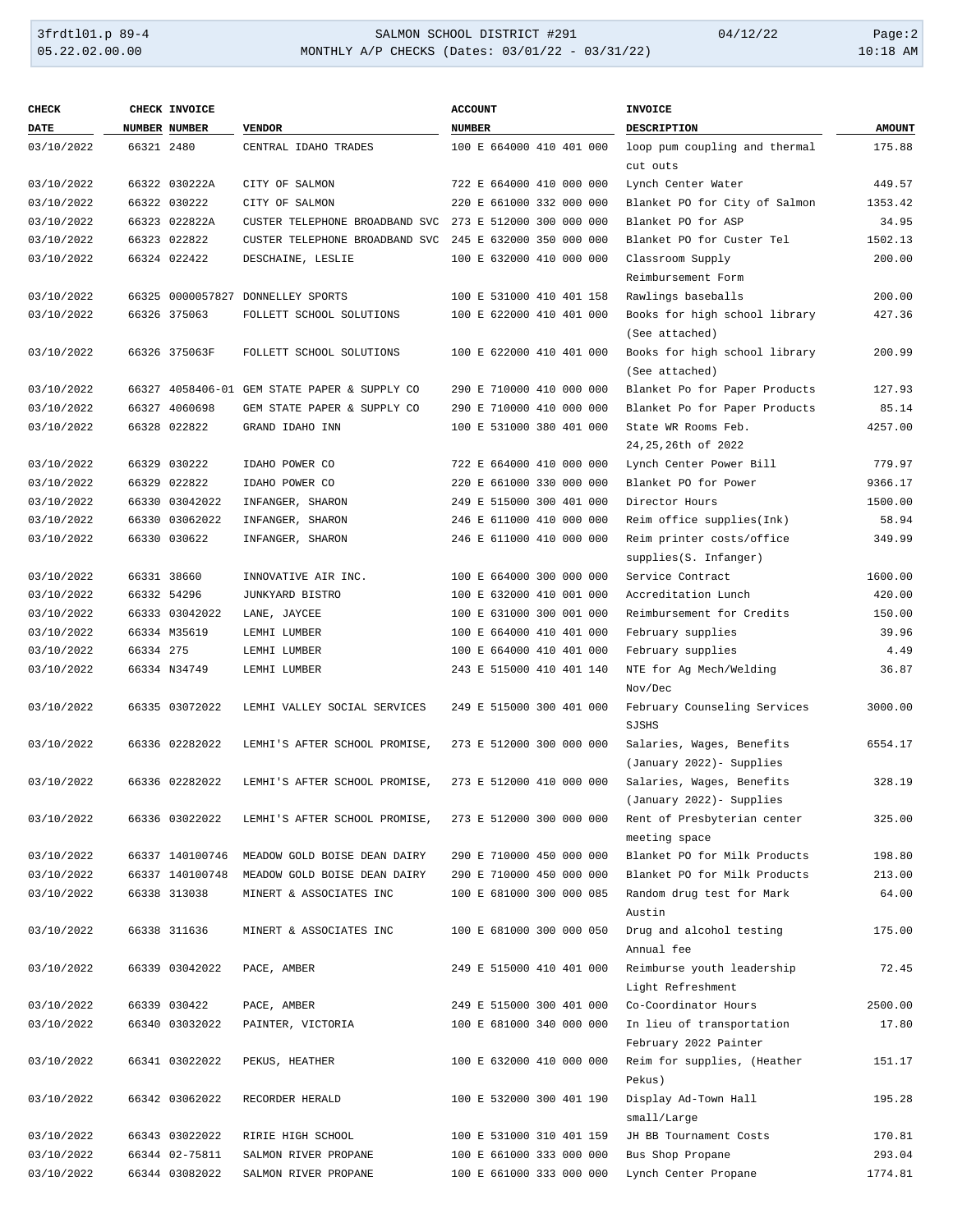# 3frdtl01.p 89-4 <br>
35.22.02.00.00 <br>
35.22.02.00.00 MONTHLY A/P CHECKS (Dates: 03/01/22 - 03/31/22) <br>
36.22.02.00.00 MONTHLY A/P CHECKS (Dates: 03/01/22 - 03/31/22) MONTHLY A/P CHECKS (Dates: 03/01/22 - 03/31/22)

| <b>CHECK</b> |          | CHECK INVOICE   |                                                                          | <b>ACCOUNT</b>           | <b>INVOICE</b>                |               |
|--------------|----------|-----------------|--------------------------------------------------------------------------|--------------------------|-------------------------------|---------------|
| <b>DATE</b>  |          | NUMBER NUMBER   | <b>VENDOR</b>                                                            | <b>NUMBER</b>            | <b>DESCRIPTION</b>            | <b>AMOUNT</b> |
| 03/10/2022   |          | 66344 03082022  | SALMON RIVER PROPANE                                                     | 722 E 664000 410 000 000 | Lynch Center Propane          | 234.94        |
| 03/10/2022   |          | 66345 12209     | SALMON VALLEY PRINT                                                      | 249 E 515000 410 401 000 | Print Materials for DFC       | 15.75         |
|              |          |                 |                                                                          |                          | program/events                |               |
| 03/10/2022   |          | 66345 12210     | SALMON VALLEY PRINT                                                      | 249 E 515000 410 401 000 | Print Materials for DFC       | 15.75         |
|              |          |                 |                                                                          |                          | program/events                |               |
| 03/10/2022   |          |                 | 66348 03-1779517 SAVEWAY MARKET                                          | 231 E 515000 410 401 000 | NTE for food Science Jan/Feb  | 29.83         |
| 03/10/2022   |          |                 | 66348 81-1961725 SAVEWAY MARKET                                          | 290 E 710000 450 000 000 | Blanket PO for food           | 259.68        |
| 03/10/2022   |          |                 | 66348 03-1779088 SAVEWAY MARKET                                          | 231 E 515000 410 401 000 | NTE for food Science Jan/Feb  | 42.23         |
| 03/10/2022   |          |                 | 66348 01-1784495 SAVEWAY MARKET                                          | 231 E 515000 410 401 000 | NTE for food Science Jan/Feb  | 48.14         |
| 03/10/2022   |          |                 | 66348 01-1785075 SAVEWAY MARKET                                          | 231 E 515000 410 401 000 | NTE for food Science Jan/Feb  | 33.63         |
| 03/10/2022   |          |                 | 66348 81-1958407 SAVEWAY MARKET                                          | 290 E 710000 450 000 000 | Blanket PO for food           | 459.26        |
| 03/10/2022   |          |                 | 66348 03-1777115 SAVEWAY MARKET                                          | 249 E 515000 410 401 000 | LR for DFY & Leadership       | 60.10         |
|              |          |                 |                                                                          |                          | Lunches NTE                   |               |
| 03/10/2022   |          |                 | 66348 03-1777727 SAVEWAY MARKET                                          | 257 E 521000 410 000 000 | Food/Snacks- Life Skills      | 20.95         |
| 03/10/2022   |          |                 | 66348 81-1959434 SAVEWAY MARKET                                          | 290 E 710000 450 000 000 | Blanket PO for food           | 71.71         |
| 03/10/2022   |          |                 | 66348 81-1965448 SAVEWAY MARKET                                          | 290 E 710000 450 000 000 | Blanket PO for food           | 79.22         |
| 03/10/2022   |          |                 | 66348 81-1968374 SAVEWAY MARKET                                          | 290 E 710000 450 000 000 | Blanket PO for food           | 133.80        |
| 03/10/2022   |          |                 | 66348 01-1781884 SAVEWAY MARKET                                          | 231 E 515000 410 401 000 | NTE for food Science Jan/Feb  | 47.30         |
| 03/10/2022   |          |                 | 66348 02-1746173 SAVEWAY MARKET                                          | 290 E 710000 450 000 000 | Blanket PO for food           | 23.84         |
| 03/10/2022   |          |                 | 66348 01-1782804 SAVEWAY MARKET                                          | 100 E 632000 410 000 000 | Pre School Kids Snacks(G.     | 74.97         |
|              |          |                 |                                                                          |                          | Moore)                        |               |
| 03/10/2022   |          |                 | 66348 81-1962264 SAVEWAY MARKET                                          | 249 E 515000 410 401 000 | LR for DFY & Leadership       | 50.00         |
|              |          |                 |                                                                          |                          | Lunches NTE                   |               |
| 03/10/2022   |          | 66349 24944528A | SHAMROCK FOODS COMPANY                                                   | 290 E 710000 410 000 000 | Blanket Po for supplies       | 58.03         |
| 03/10/2022   |          | 66349 24944528  | SHAMROCK FOODS COMPANY                                                   | 290 E 710000 450 000 000 | Blanket PO for Food           | 959.86        |
| 03/10/2022   |          | 66349 24725813  | SHAMROCK FOODS COMPANY                                                   | 290 E 710000 450 000 000 | Blanket PO for Food           | 524.18        |
| 03/10/2022   |          | 66350 15352     | SHEPPARD, KIMBERLY                                                       | 249 E 515000 410 401 000 | Reimburse Registration ICADD  | 175.00        |
| 03/10/2022   |          | 66351 334418    | SOUTH CO METALS LLC                                                      | 263 E 641000 410 401 140 | Supplies for K. Cooper        | 477.20        |
| 03/10/2022   |          | 66352 03072022  | STATE DEPT OF EDUCATION                                                  | 100 E 632000 310 001 000 | Escrow Account                | 300.00        |
| 03/10/2022   |          | 66353 03022022  | STEELE MEMORIAL MEDICAL CENTER 100 E 521000 300 000 000                  |                          | PT/OT Services- Feb. 2022     | 8175.00       |
| 03/10/2022   |          | 66354 03012022  | UNREIN, KIM                                                              | 100 E 632000 410 000 000 | Classroom Supply              | 8.25          |
|              |          |                 |                                                                          |                          | Reimbursement Form            |               |
| 03/10/2022   |          | 66354 03022022  | UNREIN, KIM                                                              | 100 E 632000 410 000 000 | Classroom Supply              | 89.03         |
|              |          |                 |                                                                          |                          | Reimbursement Form            |               |
| 03/10/2022   |          | 66355 03032022  | WESTERN RECORDS DESTRUCTION, I 100 E 632000 300 001 000                  |                          | Records Destruction           | 46.00         |
| 03/14/2022   |          | 66356 101009    | JONES, NATASHA                                                           | 241 E 515000 410 401 000 | Reimbursement for Drivers ED  | 250.00        |
| 03/14/2022   |          | 66356 101009    | JONES, NATASHA                                                           | 241 E 515000 410 401 000 | Reimbursement for Drivers ED  | $-250.00$     |
| 03/14/2022   |          | 66357 101009    | JONES, NATASHA                                                           | 241 E 515000 410 401 000 | Reimbursement for Drivers ED  | 250.00        |
| 03/21/2022   | 66358 CM |                 | BRYSON SALES AND SERVICE INC                                             | 100 E 681000 410 000 085 | Bus parts 22-1 Cummins module | $-35.00$      |
|              |          |                 |                                                                          |                          | freight- CM                   |               |
| 03/21/2022   |          | 66358 182350    | BRYSON SALES AND SERVICE INC                                             | 100 E 681000 410 000 085 | Bus Parts 22-2 bracket kit    | 92.12         |
|              |          |                 |                                                                          |                          | air foil 20-1 cable camera    |               |
| 03/21/2022   |          | 66358 182396    | BRYSON SALES AND SERVICE INC                                             | 100 E 681000 410 000 085 | Bus Parts 22-2 bracket kit    | 156.00        |
|              |          |                 |                                                                          |                          | air foil 20-1 cable camera    |               |
| 03/21/2022   |          | 66358 182281    | BRYSON SALES AND SERVICE INC                                             | 100 E 681000 410 000 085 | Bus parts 11-1 door switch    | 46.02         |
|              |          |                 |                                                                          |                          | assembly                      |               |
| 03/28/2022   |          | 66359 INN32223  | 24/7 SECURITY                                                            | 100 E 681000 315 000 085 | Bus Repairs Bus 16-1 Zeus     | 35.00         |
|              |          |                 |                                                                          |                          | camera repairs                |               |
| 03/28/2022   |          |                 | 66360 20220324BD AFLAC GROUP INSURANCE                                   | 100 L 218510 000 000 000 | Payroll accrual               | 260.20        |
| 03/28/2022   |          |                 | 66360 20220324BD AFLAC GROUP INSURANCE                                   | 100 L 218510 000 000 000 | Payroll accrual               | 235.60        |
| 03/28/2022   |          |                 | 66360 20220324AD AFLAC GROUP INSURANCE                                   | 100 L 218600 000 000 000 | Payroll accrual               | 119.12        |
| 03/28/2022   |          |                 | 66360 20220324AD AFLAC GROUP INSURANCE                                   | 257 L 218510 000 000 000 | Payroll accrual               | 16.12         |
| 03/28/2022   |          |                 | 66360 20220324AD AFLAC GROUP INSURANCE                                   | 257 L 218510 000 000 000 | Payroll accrual               | 8.65          |
| 03/28/2022   |          |                 | 66361 9123336894 AIRGAS USA, LLC - CENTRAL DIVI 243 E 515000 410 401 140 |                          | Bandsaw Blade                 | 72.07         |
| 03/28/2022   |          |                 | 66362 1Q7R-CGXT- AMAZON CAPITAL SERVICES                                 | 243 E 515000 410 401 143 | Glue sticks/Glue gun for      | 71.83         |
|              |          |                 |                                                                          |                          | Nelson                        |               |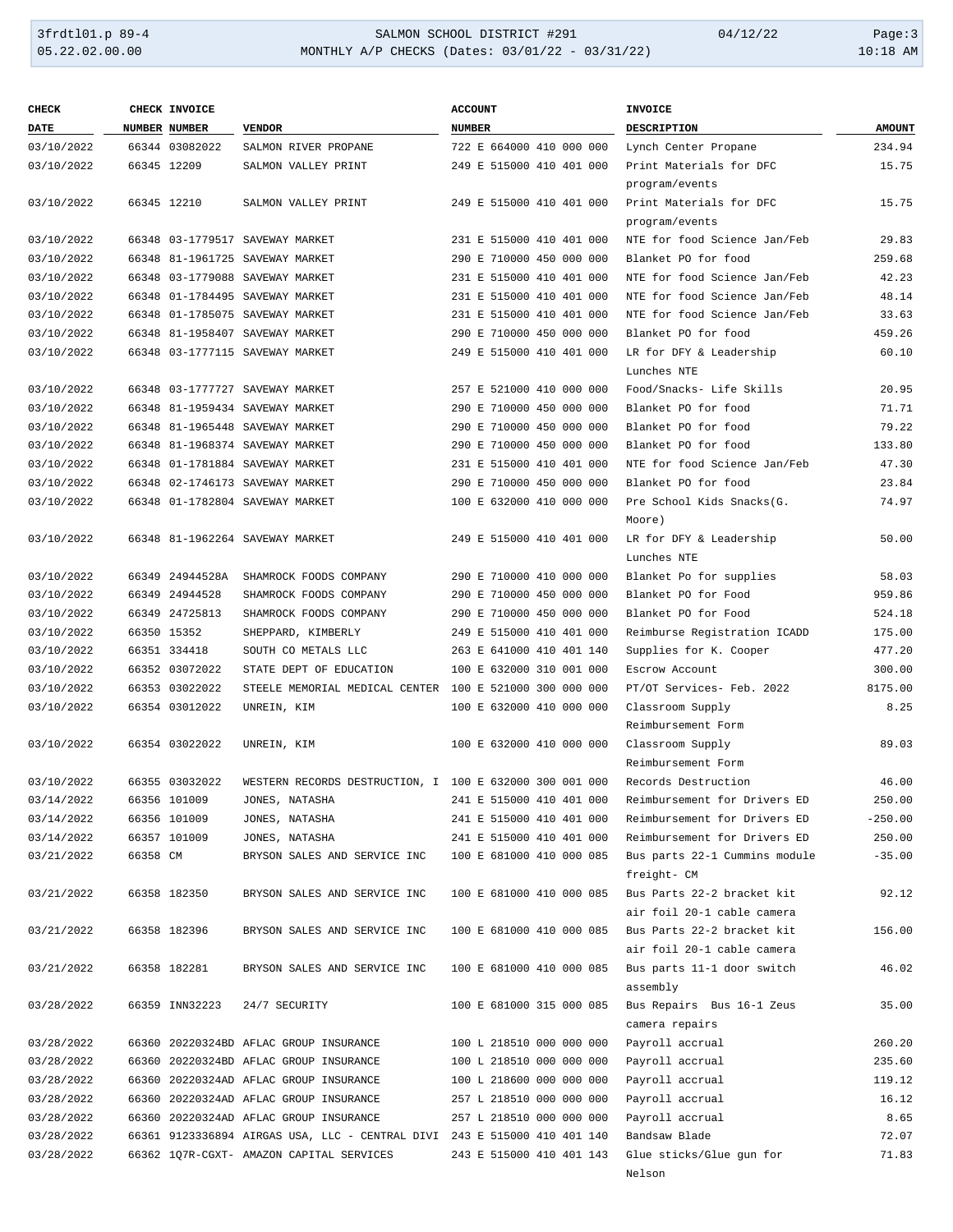| <b>CHECK</b>             | CHECK INVOICE                  |                                                                                  | <b>ACCOUNT</b>           | <b>INVOICE</b>                                          |               |
|--------------------------|--------------------------------|----------------------------------------------------------------------------------|--------------------------|---------------------------------------------------------|---------------|
| DATE                     | NUMBER NUMBER                  | <b>VENDOR</b>                                                                    | <b>NUMBER</b>            | DESCRIPTION                                             | <b>AMOUNT</b> |
| 03/28/2022               |                                | 66363 7700012528 BIRDS LES SCHWAB TIRE CENTER                                    | 100 E 681000 315 000 085 | Bus Repairs 4 ea power coat                             | 194.60        |
|                          |                                |                                                                                  |                          | black wheels 18-1                                       |               |
| 03/28/2022               |                                | 66363 7700012528 BIRDS LES SCHWAB TIRE CENTER                                    | 100 E 681000 410 000 085 | Bus Parts 4 ea tires for                                | 1947.08       |
|                          |                                |                                                                                  |                          | $18 - 1$                                                |               |
| 03/28/2022               | 66364 03092022                 | BRASWELL, DENISE                                                                 | 100 E 632000 410 000 000 | Classroom supply                                        | 200.00        |
|                          |                                |                                                                                  |                          | reimbursement form                                      |               |
| 03/28/2022               | 66366 6551-76475 CAROUEST      |                                                                                  | 100 E 681000 410 000 085 | Bus Parts for February 2022                             | 8.04          |
|                          |                                |                                                                                  |                          | oil, sealant, coupling,                                 |               |
|                          |                                |                                                                                  |                          | cleaning pads, thread lock,                             |               |
| 03/28/2022               | 66366 6551-76364 CAROUEST      |                                                                                  | 100 E 681000 410 000 085 | Bus Parts for February 2022                             | 9.39          |
|                          |                                |                                                                                  |                          | oil, sealant, coupling,                                 |               |
|                          |                                |                                                                                  |                          | cleaning pads , thread lock,                            |               |
| 03/28/2022               | 66366 6551-76371 CARQUEST      |                                                                                  | 100 E 681000 410 000 085 | Bus Parts for February 2022                             | 66.91         |
|                          |                                |                                                                                  |                          | oil, sealant, coupling,                                 |               |
|                          |                                |                                                                                  |                          | cleaning pads, thread lock,                             |               |
| 03/28/2022               | 66366 6551-76416 CARQUEST      |                                                                                  | 100 E 681000 410 000 085 | Bus Parts for February 2022                             | 23.28         |
|                          |                                |                                                                                  |                          | oil, sealant, coupling,                                 |               |
|                          | 66367 00149401                 |                                                                                  |                          | cleaning pads , thread lock,                            |               |
| 03/28/2022               |                                | COGNIA INC                                                                       | 100 E 631000 310 001 000 | Engagement Review Fee                                   | 1100.00       |
| 03/28/2022               | 66368 03282022<br>66368 032822 | CUSTER TELEPHONE BROADBAND SVC                                                   | 273 E 512000 300 000 000 | Blanket PO for ASP                                      | 34.95         |
| 03/28/2022               |                                | CUSTER TELEPHONE BROADBAND SVC                                                   | 245 E 632000 350 000 000 | Blanket PO for Custer Tel<br>Connect with kids/ Reasons | 1495.39       |
| 03/28/2022               | 66369 17214                    | CWK NETWORK, INC.                                                                | 233 E 515000 300 000 000 |                                                         | 750.00        |
|                          |                                |                                                                                  | 100 L 218600 000 000 000 | Platform Site License                                   | 2173.56       |
| 03/28/2022<br>03/28/2022 |                                | 66370 20220324BD DELTA DENTAL OF IDAHO<br>66370 20220324BD DELTA DENTAL OF IDAHO | 251 L 218600 000 000 000 | Payroll accrual-DDent                                   | 65.86         |
| 03/28/2022               |                                | 66370 20220324AD DELTA DENTAL OF IDAHO                                           | 100 L 218600 000 000 000 | Payroll accrual-DDent<br>Payroll accrual-DDent          | 650.89        |
| 03/28/2022               |                                | 66370 20220324AD DELTA DENTAL OF IDAHO                                           | 251 L 218600 000 000 000 | Payroll accrual-DDent                                   | 32.93         |
| 03/28/2022               |                                | 66370 20220324AD DELTA DENTAL OF IDAHO                                           | 257 L 218600 000 000 000 | Payroll accrual-DDent                                   | 138.96        |
| 03/28/2022               |                                | 66370 20220324AD DELTA DENTAL OF IDAHO                                           | 290 L 218600 000 000 000 | Payroll accrual-DDent                                   | 110.88        |
| 03/28/2022               |                                | 66370 20220324AD DELTA DENTAL OF IDAHO                                           | 260 L 218600 000 000 000 | Payroll accrual-DDent                                   | 16.47         |
| 03/28/2022               |                                | 66370 20220324AD DELTA DENTAL OF IDAHO                                           | 254 L 218600 000 000 000 | Payroll accrual-DDent                                   | 32.93         |
| 03/28/2022               | 66371 03162022                 | FOWLER, JOSHUA                                                                   | 100 E 661000 115 000 000 | Lunch Clean up hours                                    | 108.00        |
| 03/28/2022               | 66372 4062325                  | GEM STATE PAPER & SUPPLY CO                                                      | 290 E 710000 410 000 000 | Blanket Po for Paper Products                           | 101.05        |
| 03/28/2022               | 66372 4061388                  | GEM STATE PAPER & SUPPLY CO                                                      | 100 E 632000 410 001 000 | Copy Paper X1 Pallet                                    | 1933.20       |
| 03/28/2022               | 66372 4061507                  | GEM STATE PAPER & SUPPLY CO                                                      | 290 E 710000 410 000 000 | Blanket Po for Paper Products                           | 204.61        |
| 03/28/2022               | 66373 3145140                  | GOLD STAR FOODS                                                                  | 290 E 710000 450 000 450 | Blanket PO for CMDY Food                                | 1106.08       |
| 03/28/2022               |                                | 66373 CM-1378490 GOLD STAR FOODS                                                 | 290 E 710000 450 000 000 | <b>CM</b>                                               | $-19.95$      |
| 03/28/2022               | 66373 3145141                  | <b>GOLD STAR FOODS</b>                                                           | 290 E 710000 450 000 000 | Blanket PO for Food                                     | 234.82        |
| 03/28/2022               | 66373 3145147                  | <b>GOLD STAR FOODS</b>                                                           | 290 E 710000 450 000 000 | Blanket PO for Food                                     | 2787.01       |
| 03/28/2022               | 66374 03232022                 | HUGHES, DARLA                                                                    | 100 E 632000 410 000 000 | Classroom supply                                        | 200.00        |
|                          |                                |                                                                                  |                          | reimbursement form                                      |               |
| 03/28/2022               | 66375 03212022                 | HUMAN DYNAMICS & DIAGNOSTICS                                                     | 260 E 521000 310 000 000 | February Services,                                      | 12765.00      |
|                          |                                |                                                                                  |                          | GW, SE, SS, BB, CT, JN, CK, WS                          |               |
| 03/28/2022               | 66376 03042022                 | IDAHO ATHL. ADMIN. ASSOC.                                                        | 100 E 531000 490 401 000 | IAAA                                                    | 150.00        |
|                          |                                |                                                                                  |                          | Conference/Registration/Member                          |               |
|                          |                                |                                                                                  |                          | ship                                                    |               |
| 03/28/2022               | 66377 291228-1                 | IDAHO DIGITAL LEARNING ACADEMY 100 E 621000 305 401 000                          |                          | IDLA Online Classes x2                                  | 150.00        |
|                          |                                |                                                                                  |                          | Students                                                |               |
| 03/28/2022               | 66378 20220324AD IEA           |                                                                                  | 100 L 218905 000 000 000 | Payroll accrual                                         | 2355.74       |
| 03/28/2022               | 66378 20220324AD IEA           |                                                                                  | 251 L 218905 000 000 000 | Payroll accrual                                         | 62.91         |
| 03/28/2022               | 66378 20220324AD IEA           |                                                                                  | 231 L 218905 000 000 000 | Payroll accrual                                         | 51.77         |
| 03/28/2022               | 66379 61734                    | INFANGER, SHARON                                                                 | 249 E 515000 410 401 000 | Reim light refreshments,                                | 58.80         |
|                          |                                |                                                                                  |                          | youth focus group                                       |               |
| 03/28/2022               | 66379 03232022                 | INFANGER, SHARON                                                                 | 249 E 515000 410 401 000 | Alt activity supplies Tie Dye                           | 139.50        |
| 03/28/2022               | 66380 2022-08                  | INTERMOUNTAIN WELLNESS CENTER                                                    | 100 E 681000 300 000 085 | DOT Physical for Mark Austin                            | 135.00        |
| 03/28/2022               | 66381 1818a                    | INTERSECTIONS CONSULTING                                                         | 249 E 515000 385 401 000 | John Berenek Leadership                                 | 622.71        |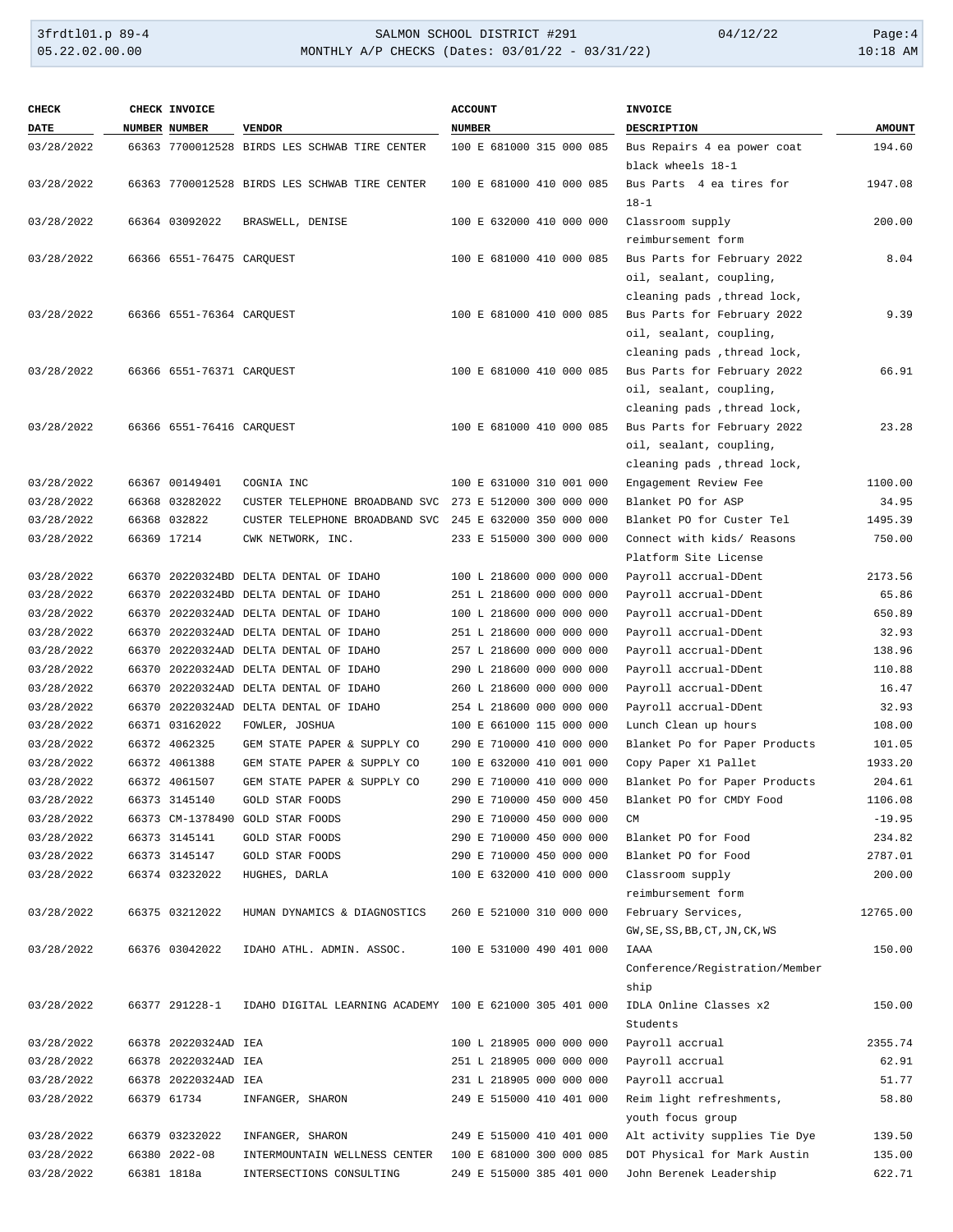## 3frdtl01.p 89-4 SALMON SCHOOL DISTRICT #291 04/12/22 Page:5 05.22.02.00.00 MONTHLY A/P CHECKS (Dates: 03/01/22 - 03/31/22) 10:18 AM

| <b>CHECK</b> |            | CHECK INVOICE             |                                                         | <b>ACCOUNT</b>           | <b>INVOICE</b>                 |               |
|--------------|------------|---------------------------|---------------------------------------------------------|--------------------------|--------------------------------|---------------|
| DATE         |            | NUMBER NUMBER             | <b>VENDOR</b>                                           | <b>NUMBER</b>            | <b>DESCRIPTION</b>             | <b>AMOUNT</b> |
|              |            |                           |                                                         |                          | Training                       |               |
| 03/28/2022   |            | 66382 031422              | LEMHI VALLEY SOCIAL SERVICES                            | 260 E 521000 310 000 000 | Feb. CBRS Services             | 27949.00      |
| 03/28/2022   |            | 66383 03232022            | LEMHI'S AFTER SCHOOL PROMISE,                           | 273 E 512000 300 000 000 | Salaries, Wages, Benefits and  | 6837.56       |
|              |            |                           |                                                         |                          | Supplies (February 2022)       |               |
| 03/28/2022   |            | 66383 03232022            | LEMHI'S AFTER SCHOOL PROMISE,                           | 273 E 512000 410 000 000 | Salaries, Wages, Benefits and  | 60.24         |
|              |            |                           |                                                         |                          | Supplies (February 2022)       |               |
| 03/28/2022   |            |                           | 66384 20220324AD LEMHI COUNTY SHERIFF                   | 257 L 218900 000 000 000 | Payroll deduction              | 68.67         |
| 03/28/2022   |            | 66385 031022              | LEWIS, RENAE                                            | 100 E 515000 440 401 000 | Classroom supply               | 167.72        |
|              |            |                           |                                                         |                          | reimbursement form             |               |
| 03/28/2022   |            | 66385 03102022            | LEWIS, RENAE                                            | 100 E 632000 410 000 000 | Classroom supply               | 114.99        |
|              |            |                           |                                                         |                          | reimbursement form             |               |
| 03/28/2022   |            | 66386 140101003           | MEADOW GOLD BOISE DEAN DAIRY                            | 290 E 710000 450 000 000 | Blanket PO for Milk Products   | 193.07        |
| 03/28/2022   |            |                           | 66386 140101005. MEADOW GOLD BOISE DEAN DAIRY           | 290 E 710000 450 000 000 | Blanket PO for Milk Products   | 280.91        |
| 03/28/2022   |            |                           | 66386 140100868. MEADOW GOLD BOISE DEAN DAIRY           | 290 E 710000 450 000 000 | Blanket PO for Milk Products   | 216.08        |
| 03/28/2022   |            | 66386 140101111           | MEADOW GOLD BOISE DEAN DAIRY                            | 290 E 710000 450 000 000 | Blanket PO for Milk Products   | 346.04        |
| 03/28/2022   |            | 66386 140101109           | MEADOW GOLD BOISE DEAN DAIRY                            | 290 E 710000 450 000 000 | Blanket PO for Milk Products   | 210.29        |
| 03/28/2022   |            | 66386 140100870           | MEADOW GOLD BOISE DEAN DAIRY                            | 290 E 710000 450 000 000 | Blanket PO for Milk Products   | 288.30        |
| 03/28/2022   |            |                           | 66387 20220324BD NCPERS GROUP LIFE INS                  | 100 L 218700 000 000 000 | Payroll accrual                | 192.00        |
| 03/28/2022   |            |                           | 66387 20220324BD NCPERS GROUP LIFE INS                  | 231 L 218700 000 000 000 | Payroll accrual                | 16.00         |
| 03/28/2022   |            |                           | 66387 20220324AD NCPERS GROUP LIFE INS                  | 100 L 218700 000 000 000 | Payroll accrual                | 48.00         |
| 03/28/2022   |            |                           | 66387 20220324AD NCPERS GROUP LIFE INS                  | 257 L 218700 000 000 000 | Payroll accrual                | 16.00         |
| 03/28/2022   |            |                           | 66388 20220324AD NEBRASKA CHILD SUPPORT PAYMNT          | 100 L 218900 000 000 000 | R BRADSHAW AR24P7HNGDYZL       | 853.00        |
| 03/28/2022   |            | 66389 23000               | PACE, AMBER                                             | 249 E 515000 410 401 000 | reim youth leadership, light   | 77.45         |
|              |            |                           |                                                         |                          | refreshments                   |               |
| 03/28/2022   |            | 66390 03212022            | PALMER, SUZY                                            | 290 E 710000 450 000 000 | Supplies for food service(S.   | 7.75          |
|              |            |                           |                                                         |                          | Palmer)                        |               |
| 03/28/2022   |            | 66391 17778205            | PEARSON CLINICAL ASSESSMENTS                            | 257 E 521000 410 000 000 | BASC-3 TRS-C age 6-11 and      | 106.60        |
|              |            |                           |                                                         |                          | TRS-A age 12-21                |               |
| 03/28/2022   |            | 66392 03142022            | PEKUS, HEATHER                                          | 100 E 632000 410 000 000 | Envelope Moist, Finger Tip     | 17.48         |
|              |            |                           |                                                         |                          | Grip                           |               |
| 03/28/2022   |            | 66393 601602              | PETERBILT                                               | 100 E 681000 410 000 085 | Bus parts 14-1 coolant         | 60.12         |
| 03/28/2022   |            | 66393 CM 031422           | PETERBILT                                               | 100 E 681000 410 000 085 | Bus parts 12-1 EGR valve- CM   | $-78.13$      |
| 03/28/2022   |            | 66393 602286              | PETERBILT                                               | 100 E 681000 410 000 085 | Bus Parts 22-1 filters fuel    | 79.80         |
|              |            |                           |                                                         |                          | and oil                        |               |
| 03/28/2022   |            | 66393 602932              | PETERBILT                                               | 100 E 681000 420 000 100 | Bus Parts 14-1 coolant         | 77.76         |
| 03/28/2022   |            | 66393 599750              | PETERBILT                                               | 100 E 681000 410 000 085 | Bus Parts 22-1 filters fuel    | 41.64         |
|              |            |                           |                                                         |                          | and oil                        |               |
| 03/29/2022   |            | 66393 599750              | PETERBILT                                               | 100 E 681000 410 000 085 | Bus Parts 22-1 filters fuel    | $-41.64$      |
|              |            |                           |                                                         |                          | and oil                        |               |
| 03/29/2022   |            | 66393 601602              | PETERBILT                                               | 100 E 681000 410 000 085 | Bus parts 14-1 coolant         | $-60.12$      |
| 03/29/2022   |            | 66393 602286              | PETERBILT                                               | 100 E 681000 410 000 085 | Bus Parts 22-1 filters fuel    | $-79.80$      |
|              |            |                           |                                                         |                          | and oil                        |               |
| 03/29/2022   |            | 66393 602932              | PETERBILT                                               | 100 E 681000 420 000 100 | Bus Parts 14-1 coolant         | $-77.76$      |
| 03/29/2022   |            | 66393 CM 031422 PETERBILT |                                                         | 100 E 681000 410 000 085 | Bus parts 12-1 EGR valve- CM   | 78.13         |
| 03/28/2022   |            | 66394 110555              | R & S DISTRIBUTING                                      | 100 E 661000 410 000 000 | vacuum bags                    | 191.62        |
| 03/28/2022   |            | 66394 110608              | R & S DISTRIBUTING                                      | 290 E 710000 410 000 000 | Diamond LTD 5 Gal Pail (S.     | 116.08        |
|              |            |                           |                                                         |                          | Palmer)                        |               |
| 03/28/2022   |            | 66395 03212022            | RISE BROADBAND                                          | 245 E 632000 300 000 000 | Web Hosting, Salmon School     | 24.00         |
|              |            |                           |                                                         |                          | District Blanket PO            |               |
| 03/28/2022   | 66396 5448 |                           | ROCKY MOUNTAIN ELECTRIC                                 | 100 E 664000 410 401 000 | ballast work                   | 137.50        |
| 03/28/2022   |            | 66397 031522              | SALMON RIVER PROPANE                                    | 100 E 661000 333 000 000 | Bus Shop Propane               | 237.10        |
| 03/28/2022   |            | 66398 03232022            | SHEPPARD, KIMBERLY                                      | 100 E 532000 410 401 190 | reim supplies for town hall    | 19.00         |
| 03/28/2022   |            |                           | 66399 20220324AD STATE IDAHO DEPT OF EDUCATION          | 100 E 632000 310 001 000 | Payroll accrual                | 56.20         |
| 03/28/2022   |            | 66400 511466              | STEELE MEMORIAL HOSPITAL                                | 100 E 681000 300 000 085 | Random drug test for Mark      | 49.00         |
|              |            |                           |                                                         |                          | Austin                         |               |
| 03/28/2022   | 66401 1004 |                           | THE MAHONEY FAMILY SAFETY CENT 275 E 621000 300 001 000 |                          | SEL lessons pioneer (February) | 600.00        |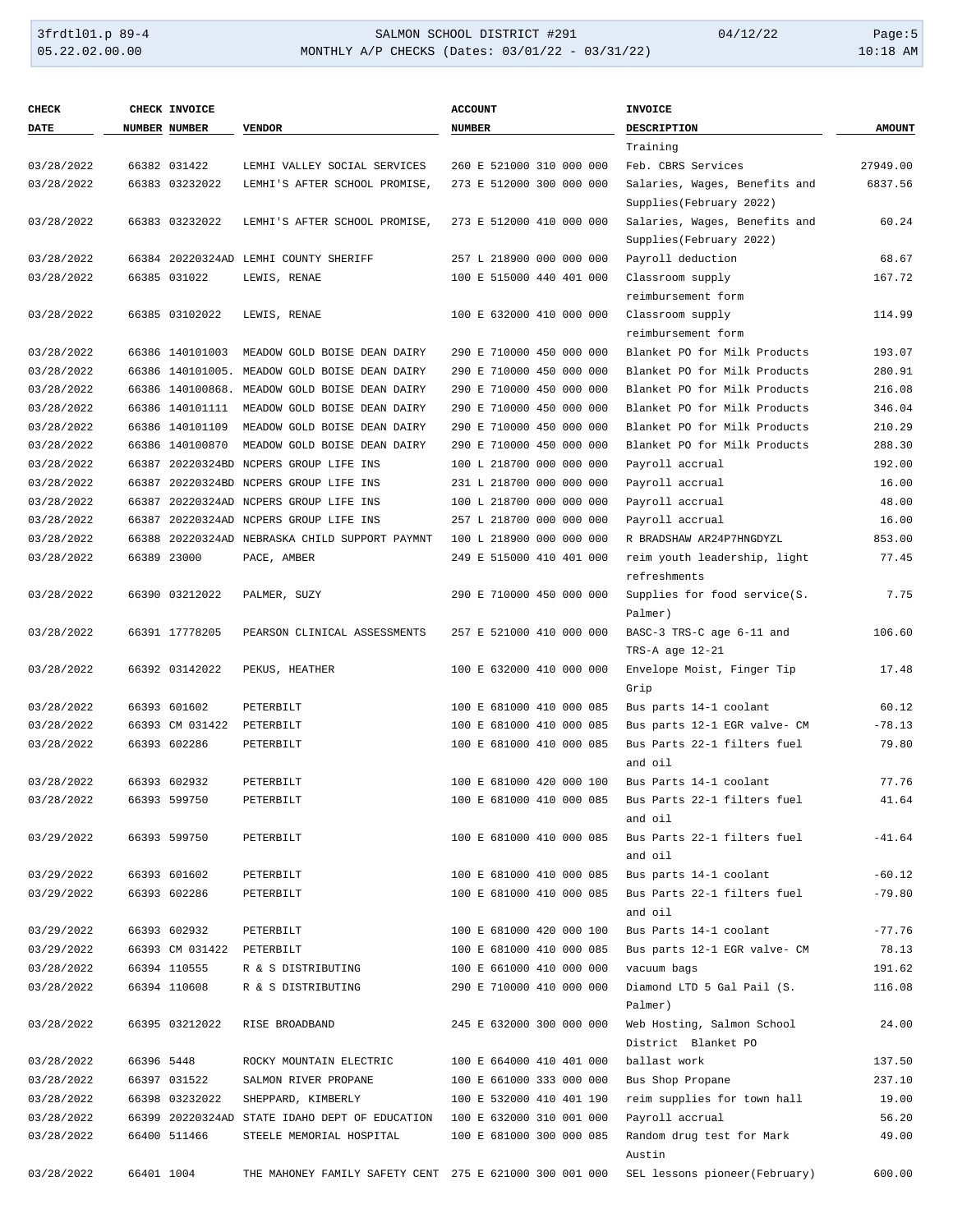| <b>CHECK</b>                  | CHECK INVOICE                         |                                                      | <b>ACCOUNT</b>           | INVOICE                                |               |
|-------------------------------|---------------------------------------|------------------------------------------------------|--------------------------|----------------------------------------|---------------|
| DATE                          | NUMBER NUMBER                         | <b>VENDOR</b>                                        | <b>NUMBER</b>            | <b>DESCRIPTION</b>                     | <b>AMOUNT</b> |
| 03/28/2022                    |                                       | 66402 20220324BD UNITED HERITAGE LIFE INS CO         | 100 L 218600 000 000 000 | Payroll accrual                        | 516.86        |
| 03/28/2022                    |                                       | 66402 20220324BD UNITED HERITAGE LIFE INS CO         | 231 L 218600 000 000 000 | Payroll accrual                        | 8.70          |
| 03/28/2022                    |                                       | 66402 20220324BD UNITED HERITAGE LIFE INS CO         | 251 L 218600 000 000 000 | Payroll accrual                        | 17.41         |
| 03/28/2022                    |                                       | 66402 20220324AD UNITED HERITAGE LIFE INS CO         | 100 L 218600 000 000 000 | Payroll accrual                        | 236.50        |
| 03/28/2022                    |                                       | 66402 20220324AD UNITED HERITAGE LIFE INS CO         | 251 L 218600 000 000 000 | Payroll accrual                        | 8.70          |
| 03/28/2022                    |                                       | 66402 20220324AD UNITED HERITAGE LIFE INS CO         | 257 L 218600 000 000 000 | Payroll accrual                        | 45.42         |
| 03/28/2022                    |                                       | 66402 20220324AD UNITED HERITAGE LIFE INS CO         | 290 L 218600 000 000 000 | Payroll accrual                        | 20.60         |
| 03/28/2022                    |                                       | 66402 20220324AD UNITED HERITAGE LIFE INS CO         | 260 L 218600 000 000 000 | Payroll accrual                        | 4.35          |
| 03/28/2022                    |                                       | 66402 20220324AD UNITED HERITAGE LIFE INS CO         | 254 L 218600 000 000 000 | Payroll accrual                        | 17.41         |
| 03/28/2022                    | 66403 03142022                        | VERIZON WIRELESS                                     | 245 E 632000 350 000 000 | Verizon Blanket PO                     | 345.83        |
| 03/28/2022                    |                                       | 66404 8807311795 WARD'S SCIENCE                      | 243 E 515000 410 401 143 | Supplies For Science (S.<br>Nelson)    | 1291.94       |
| 03/28/2022                    |                                       | 66404 8807813599 WARD'S SCIENCE                      | 243 E 515000 410 401 143 | Supplies For Science (S.<br>Nelson)    | 296.16        |
| 03/29/2022                    | 66406 599750                          | PETERBILT                                            | 100 E 681000 410 000 085 | Bus Parts 22-1 filters fuel<br>and oil | 41.64         |
| 03/29/2022                    | 66406 602286                          | PETERBILT                                            | 100 E 681000 410 000 085 | Bus Parts 22-1 filters fuel            | 79.80         |
|                               |                                       |                                                      |                          | and oil                                |               |
| 03/29/2022                    | 66406 601602                          | PETERBILT                                            | 100 E 681000 410 000 085 | Bus parts 14-1 coolant                 | 60.12         |
| 03/29/2022                    | 66406 602932                          | PETERBILT                                            | 100 E 681000 420 000 100 | Bus Parts 14-1 coolant                 | 77.76         |
| 03/29/2022                    | 66406 CM 031422                       | PETERBILT                                            | 100 E 681000 410 000 085 | Bus parts 12-1 EGR valve- CM           | $-78.13$      |
| 03/29/2022                    | 66406 CM602184                        | PETERBILT                                            | 100 E 681000 410 000 085 | Filter-Air                             | $-158.87$     |
| 03/15/2022 202100224 79139476 |                                       | WRIGHT EXPRESS FSC                                   | 100 E 531000 380 401 000 | Fleet Fuel                             | 358.23        |
| 03/15/2022 202100224 79139476 |                                       | WRIGHT EXPRESS FSC                                   | 100 E 632000 380 001 000 | Fleet Fuel                             | 152.41        |
| 03/15/2022 202100224 79139476 |                                       | WRIGHT EXPRESS FSC                                   | 271 E 621000 385 000 000 | Fleet Fuel                             | 60.03         |
| 03/15/2022 202100224 79139476 |                                       | WRIGHT EXPRESS FSC                                   | 100 E 683000 420 000 000 | Fleet Fuel                             | 194.98        |
|                               | 03/15/2022 202100225 20220315AD PERSI |                                                      | 100 L 218500 000 000 000 | Payroll accrual                        | 92.01         |
|                               | 03/15/2022 202100225 20220315AF PERSI |                                                      | 100 L 218500 000 000 000 | Payroll accrual PERSI SL               | 0.00          |
|                               | 03/15/2022 202100225 20220315AF PERSI |                                                      | 100 L 218500 000 000 000 | Payroll accrual PERSI<br>Adjustment    | 153.43        |
|                               |                                       | 03/15/2022 202100226 20220315AD STATE TAX COMMISSION | 100 L 218400 000 000 000 | Payroll accrual                        | 2.00          |
|                               | 03/15/2022 202100227 20220315AD EFTPS |                                                      | 100 L 218100 000 000 000 | Payroll accrual                        | 79.67         |
|                               | 03/15/2022 202100227 20220315AD EFTPS |                                                      | 100 L 218300 000 000 000 | Payroll accrual                        | 11.38         |
|                               | 03/15/2022 202100227 20220315AD EFTPS |                                                      | 100 L 218200 000 000 000 | Payroll accrual                        | 18.63         |
|                               | 03/15/2022 202100227 20220315AF EFTPS |                                                      | 100 L 218100 000 000 000 | Payroll accrual                        | 79.67         |
|                               | 03/15/2022 202100227 20220315AF EFTPS |                                                      | 100 L 218200 000 000 000 | Payroll accrual                        | 18.63         |
|                               |                                       | 03/24/2022 202100228 20220324AD BLUE CROSS OF IDAHO  | 100 L 218600 000 000 000 | Payroll accrual                        | 2590.41       |
|                               |                                       | 03/24/2022 202100228 20220324AD BLUE CROSS OF IDAHO  | 245 L 218600 000 000 000 | Payroll accrual                        | 700.64        |
|                               |                                       | 03/24/2022 202100228 20220324AD BLUE CROSS OF IDAHO  | 260 L 218600 000 000 000 | Payroll accrual                        | 875.80        |
|                               |                                       | 03/24/2022 202100228 20220324AF BLUE CROSS OF IDAHO  | 100 L 218600 000 000 000 | Payroll accrual                        | 12932.74      |
|                               |                                       | 03/24/2022 202100228 20220324AF BLUE CROSS OF IDAHO  | 251 L 218600 000 000 000 | Payroll accrual                        | 1119.10       |
|                               |                                       | 03/24/2022 202100228 20220324AF BLUE CROSS OF IDAHO  | 257 L 218600 000 000 000 | Payroll accrual                        | 2641.07       |
|                               |                                       | 03/24/2022 202100228 20220324AF BLUE CROSS OF IDAHO  | 258 L 218600 000 000 000 | Payroll accrual                        | 279.77        |
|                               |                                       | 03/24/2022 202100228 20220324AF BLUE CROSS OF IDAHO  | 290 L 218600 000 000 000 | Payroll accrual                        | 1884.15       |
|                               |                                       | 03/24/2022 202100228 20220324AF BLUE CROSS OF IDAHO  | 245 L 218600 000 000 000 | Payroll accrual                        | 447.64        |
|                               |                                       | 03/24/2022 202100228 20220324AF BLUE CROSS OF IDAHO  | 260 L 218600 000 000 000 | Payroll accrual                        | 839.33        |
|                               |                                       | 03/24/2022 202100228 20220324AF BLUE CROSS OF IDAHO  | 254 L 218600 000 000 000 | Payroll accrual                        | 559.55        |
|                               | 03/24/2022 202100229 20220324AD PERSI |                                                      | 257 L 218500 000 000 000 | Payroll accrual                        | 439.60        |
|                               | 03/24/2022 202100229 20220324AD PERSI |                                                      | 100 L 218500 000 000 000 | Payroll accrual                        | 3948.58       |
|                               | 03/24/2022 202100229 20220324AD PERSI |                                                      | 251 L 218500 000 000 000 | Payroll accrual                        | 261.45        |
|                               | 03/24/2022 202100229 20220324AD PERSI |                                                      | 258 L 218500 000 000 000 | Payroll accrual                        | 35.67         |
|                               | 03/24/2022 202100229 20220324AD PERSI |                                                      | 290 L 218500 000 000 000 | Payroll accrual                        | 312.90        |
|                               | 03/24/2022 202100229 20220324AD PERSI |                                                      | 245 L 218500 000 000 000 | Payroll accrual                        | 156.78        |
|                               | 03/24/2022 202100229 20220324AD PERSI |                                                      | 260 L 218500 000 000 000 | Payroll accrual                        | 174.42        |
|                               | 03/24/2022 202100229 20220324AD PERSI |                                                      | 254 L 218500 000 000 000 | Payroll accrual                        | 461.78        |
|                               | 03/24/2022 202100229 20220324AD PERSI |                                                      | 100 L 218500 000 000 000 | Payroll accrual                        | 538.30        |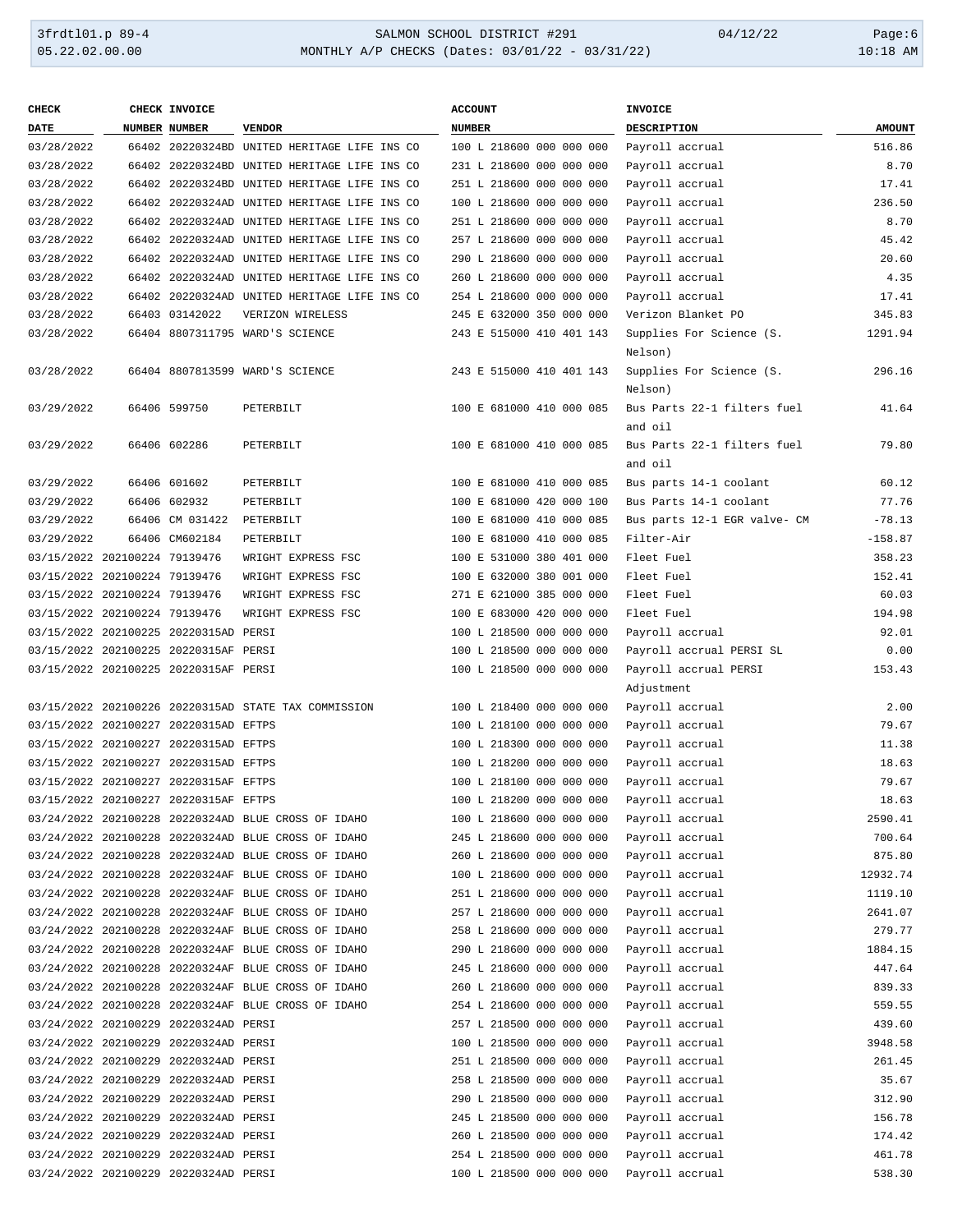| <b>CHECK</b> | CHECK INVOICE                         |                                                             | <b>ACCOUNT</b>           | <b>INVOICE</b>             |               |
|--------------|---------------------------------------|-------------------------------------------------------------|--------------------------|----------------------------|---------------|
| DATE         | <b>NUMBER NUMBER</b>                  | <b>VENDOR</b>                                               | <b>NUMBER</b>            | DESCRIPTION                | <b>AMOUNT</b> |
|              | 03/24/2022 202100229 20220324AD PERSI |                                                             | 100 L 218500 000 000 000 | Payroll accrual            | 350.00        |
|              | 03/24/2022 202100229 20220324AD PERSI |                                                             | 257 L 218500 000 000 000 | Payroll accrual            | 150.00        |
|              | 03/24/2022 202100229 20220324AD PERSI |                                                             | 100 L 218500 000 000 000 | Payroll accrual            | 39.64         |
|              | 03/24/2022 202100229 20220324AF PERSI |                                                             | 257 L 218500 000 000 000 | Payroll accrual PERSI SL   | 0.00          |
|              | 03/24/2022 202100229 20220324AF PERSI |                                                             | 100 L 218500 000 000 000 | Payroll accrual PERSI SL   | 0.00          |
|              | 03/24/2022 202100229 20220324AF PERSI |                                                             | 251 L 218500 000 000 000 | Payroll accrual PERSI SL   | 0.00          |
|              | 03/24/2022 202100229 20220324AF PERSI |                                                             | 258 L 218500 000 000 000 | Payroll accrual PERSI SL   | 0.00          |
|              | 03/24/2022 202100229 20220324AF PERSI |                                                             | 290 L 218500 000 000 000 |                            | 0.00          |
|              |                                       |                                                             |                          | Payroll accrual PERSI SL   |               |
|              | 03/24/2022 202100229 20220324AF PERSI |                                                             | 245 L 218500 000 000 000 | Payroll accrual PERSI SL   | 0.00          |
|              | 03/24/2022 202100229 20220324AF PERSI |                                                             | 260 L 218500 000 000 000 | Payroll accrual PERSI SL   | 0.00          |
|              | 03/24/2022 202100229 20220324AF PERSI |                                                             | 254 L 218500 000 000 000 | Payroll accrual PERSI SL   | 0.00          |
|              | 03/24/2022 202100229 20220324AF PERSI |                                                             | 257 L 218500 000 000 000 | Payroll accrual PERSI      | 733.05        |
|              |                                       |                                                             |                          | Adjustment                 |               |
|              | 03/24/2022 202100229 20220324AF PERSI |                                                             | 100 L 218500 000 000 000 | Payroll accrual PERSI      | 6584.68       |
|              |                                       |                                                             |                          | Adjustment                 |               |
|              | 03/24/2022 202100229 20220324AF PERSI |                                                             | 251 L 218500 000 000 000 | Payroll accrual PERSI      | 435.99        |
|              |                                       |                                                             |                          | Adjustment                 |               |
|              | 03/24/2022 202100229 20220324AF PERSI |                                                             | 258 L 218500 000 000 000 | Payroll accrual PERSI      | 59.49         |
|              |                                       |                                                             |                          | Adjustment                 |               |
|              | 03/24/2022 202100229 20220324AF PERSI |                                                             | 290 L 218500 000 000 000 | Payroll accrual PERSI      | 521.79        |
|              |                                       |                                                             |                          | Adjustment                 |               |
|              | 03/24/2022 202100229 20220324AF PERSI |                                                             | 245 L 218500 000 000 000 | Payroll accrual PERSI      | 261.44        |
|              |                                       |                                                             |                          | Adjustment                 |               |
|              | 03/24/2022 202100229 20220324AF PERSI |                                                             | 260 L 218500 000 000 000 | Payroll accrual PERSI      | 290.87        |
|              |                                       |                                                             |                          | Adjustment                 |               |
|              | 03/24/2022 202100229 20220324AF PERSI |                                                             | 254 L 218500 000 000 000 | Payroll accrual PERSI      | 770.07        |
|              |                                       |                                                             |                          | Adjustment                 |               |
|              |                                       | 03/24/2022 202100230 20220324AD SALMON SCHOOL DISTRICT #291 | 100 L 218600 000 000 000 | Payroll accrual-DENTAL ADJ | 0.00          |
|              |                                       | 03/24/2022 202100230 20220324AD SALMON SCHOOL DISTRICT #291 | 100 L 218600 000 000 000 | Payroll accrual-VISION ADJ | 0.00          |
|              |                                       | 03/24/2022 202100231 20220324AD STATE TAX COMMISSION        |                          |                            | 471.00        |
|              |                                       |                                                             | 100 L 218400 000 000 000 | Payroll accrual            |               |
|              |                                       | 03/24/2022 202100231 20220324AD STATE TAX COMMISSION        | 257 L 218400 000 000 000 | Payroll accrual            | 30.00         |
|              |                                       | 03/24/2022 202100231 20220324AD STATE TAX COMMISSION        | 290 L 218400 000 000 000 | Payroll accrual            | 5.00          |
|              |                                       | 03/24/2022 202100231 20220324AD STATE TAX COMMISSION        | 100 L 218400 000 000 000 | Payroll accrual            | 602.93        |
|              |                                       | 03/24/2022 202100231 20220324AD STATE TAX COMMISSION        | 257 L 218400 000 000 000 | Payroll accrual            | 4.00          |
|              |                                       | 03/24/2022 202100231 20220324AD STATE TAX COMMISSION        | 251 L 218400 000 000 000 | Payroll accrual            | 0.00          |
|              |                                       | 03/24/2022 202100231 20220324AD STATE TAX COMMISSION        | 290 L 218400 000 000 000 | Payroll accrual            | 4.67          |
|              |                                       | 03/24/2022 202100231 20220324AD STATE TAX COMMISSION        | 258 L 218400 000 000 000 | Payroll accrual            | 0.00          |
|              |                                       | 03/24/2022 202100231 20220324AD STATE TAX COMMISSION        | 245 L 218400 000 000 000 | Payroll accrual            | 6.40          |
|              |                                       | 03/24/2022 202100231 20220324AD STATE TAX COMMISSION        | 260 L 218400 000 000 000 | Payroll accrual            | 4.00          |
|              |                                       | 03/24/2022 202100231 20220324AD STATE TAX COMMISSION        | 254 L 218400 000 000 000 | Payroll accrual            | 155.00        |
|              | 03/24/2022 202100232 20220324AD EFTPS |                                                             | 100 L 218100 000 000 000 | Payroll accrual            | 3946.93       |
|              | 03/24/2022 202100232 20220324AD EFTPS |                                                             | 257 L 218100 000 000 000 | Payroll accrual            | 463.38        |
|              | 03/24/2022 202100232 20220324AD EFTPS |                                                             | 251 L 218100 000 000 000 | Payroll accrual            | 235.33        |
|              | 03/24/2022 202100232 20220324AD EFTPS |                                                             | 290 L 218100 000 000 000 | Payroll accrual            | 333.34        |
|              | 03/24/2022 202100232 20220324AD EFTPS |                                                             | 258 L 218100 000 000 000 | Payroll accrual            | 30.89         |
|              | 03/24/2022 202100232 20220324AD EFTPS |                                                             | 245 L 218100 000 000 000 | Payroll accrual            | 92.31         |
|              | 03/24/2022 202100232 20220324AD EFTPS |                                                             | 260 L 218100 000 000 000 | Payroll accrual            | 95.44         |
|              | 03/24/2022 202100232 20220324AD EFTPS |                                                             | 254 L 218100 000 000 000 | Payroll accrual            | 396.75        |
|              | 03/24/2022 202100232 20220324AD EFTPS |                                                             | 100 L 218300 000 000 000 | Payroll accrual            | 135.00        |
|              | 03/24/2022 202100232 20220324AD EFTPS |                                                             | 257 L 218300 000 000 000 | Payroll accrual            | 100.00        |
|              | 03/24/2022 202100232 20220324AD EFTPS |                                                             | 290 L 218300 000 000 000 | Payroll accrual            | 75.00         |
|              | 03/24/2022 202100232 20220324AD EFTPS |                                                             | 100 L 218300 000 000 000 | Payroll accrual            | 2744.43       |
|              | 03/24/2022 202100232 20220324AD EFTPS |                                                             | 257 L 218300 000 000 000 |                            | 66.89         |
|              |                                       |                                                             |                          | Payroll accrual            |               |
|              | 03/24/2022 202100232 20220324AD EFTPS |                                                             | 251 L 218300 000 000 000 | Payroll accrual            | 56.27         |
|              | 03/24/2022 202100232 20220324AD EFTPS |                                                             | 290 L 218300 000 000 000 | Payroll accrual            | 115.98        |
|              | 03/24/2022 202100232 20220324AD EFTPS |                                                             | 258 L 218300 000 000 000 | Payroll accrual            | 0.00          |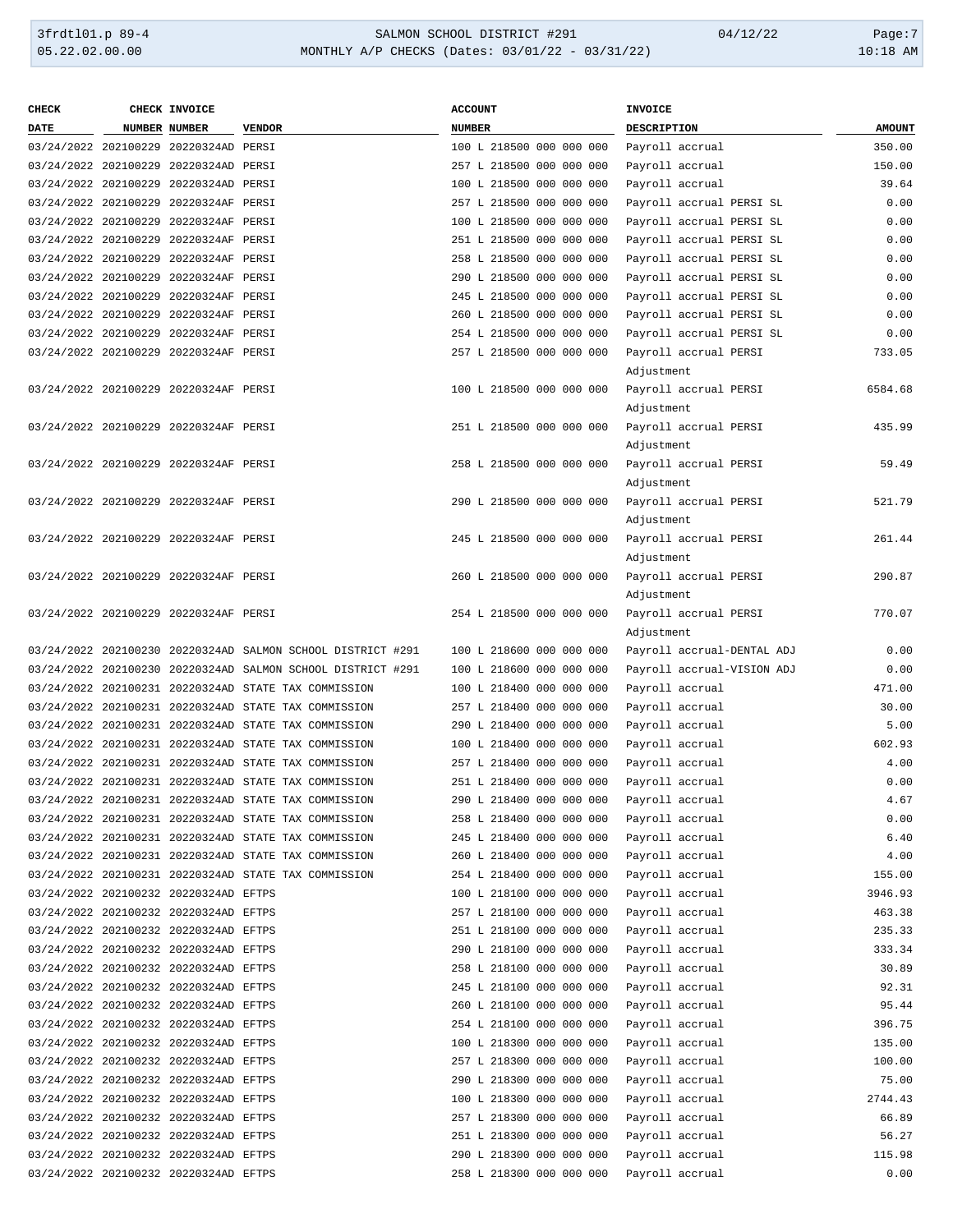| <b>CHECK</b> | CHECK INVOICE                         |                                                      | <b>ACCOUNT</b>           | INVOICE     |                          |               |
|--------------|---------------------------------------|------------------------------------------------------|--------------------------|-------------|--------------------------|---------------|
| DATE         | NUMBER NUMBER                         | <b>VENDOR</b>                                        | <b>NUMBER</b>            | DESCRIPTION |                          | <b>AMOUNT</b> |
|              | 03/24/2022 202100232 20220324AD EFTPS |                                                      | 245 L 218300 000 000 000 |             | Payroll accrual          | 76.96         |
|              | 03/24/2022 202100232 20220324AD EFTPS |                                                      | 260 L 218300 000 000 000 |             | Payroll accrual          | 16.40         |
|              | 03/24/2022 202100232 20220324AD EFTPS |                                                      | 254 L 218300 000 000 000 |             | Payroll accrual          | 319.05        |
|              | 03/24/2022 202100232 20220324AD EFTPS |                                                      | 100 L 218200 000 000 000 |             | Payroll accrual          | 923.07        |
|              | 03/24/2022 202100232 20220324AD EFTPS |                                                      | 257 L 218200 000 000 000 |             | Payroll accrual          | 108.39        |
|              | 03/24/2022 202100232 20220324AD EFTPS |                                                      | 251 L 218200 000 000 000 |             |                          | 55.04         |
|              |                                       |                                                      |                          |             | Payroll accrual          |               |
|              | 03/24/2022 202100232 20220324AD EFTPS |                                                      | 290 L 218200 000 000 000 |             | Payroll accrual          | 77.96         |
|              | 03/24/2022 202100232 20220324AD EFTPS |                                                      | 258 L 218200 000 000 000 |             | Payroll accrual          | 7.22          |
|              | 03/24/2022 202100232 20220324AD EFTPS |                                                      | 245 L 218200 000 000 000 |             | Payroll accrual          | 21.59         |
|              | 03/24/2022 202100232 20220324AD EFTPS |                                                      | 260 L 218200 000 000 000 |             | Payroll accrual          | 22.32         |
|              | 03/24/2022 202100232 20220324AD EFTPS |                                                      | 254 L 218200 000 000 000 |             | Payroll accrual          | 92.79         |
|              | 03/24/2022 202100232 20220324AF EFTPS |                                                      | 100 L 218100 000 000 000 |             | Payroll accrual          | 3946.93       |
|              | 03/24/2022 202100232 20220324AF EFTPS |                                                      | 257 L 218100 000 000 000 |             | Payroll accrual          | 463.38        |
|              | 03/24/2022 202100232 20220324AF EFTPS |                                                      | 251 L 218100 000 000 000 |             | Payroll accrual          | 235.33        |
|              | 03/24/2022 202100232 20220324AF EFTPS |                                                      | 290 L 218100 000 000 000 |             | Payroll accrual          | 333.34        |
|              | 03/24/2022 202100232 20220324AF EFTPS |                                                      | 258 L 218100 000 000 000 |             | Payroll accrual          | 30.89         |
|              | 03/24/2022 202100232 20220324AF EFTPS |                                                      | 245 L 218100 000 000 000 |             | Payroll accrual          | 92.31         |
|              | 03/24/2022 202100232 20220324AF EFTPS |                                                      | 260 L 218100 000 000 000 |             | Payroll accrual          | 95.44         |
|              | 03/24/2022 202100232 20220324AF EFTPS |                                                      | 254 L 218100 000 000 000 |             | Payroll accrual          | 396.75        |
|              | 03/24/2022 202100232 20220324AF EFTPS |                                                      | 100 L 218200 000 000 000 |             | Payroll accrual          | 923.07        |
|              | 03/24/2022 202100232 20220324AF EFTPS |                                                      | 257 L 218200 000 000 000 |             | Payroll accrual          | 108.39        |
|              | 03/24/2022 202100232 20220324AF EFTPS |                                                      | 251 L 218200 000 000 000 |             | Payroll accrual          | 55.04         |
|              |                                       |                                                      |                          |             |                          |               |
|              | 03/24/2022 202100232 20220324AF EFTPS |                                                      | 290 L 218200 000 000 000 |             | Payroll accrual          | 77.96         |
|              | 03/24/2022 202100232 20220324AF EFTPS |                                                      | 258 L 218200 000 000 000 |             | Payroll accrual          | 7.22          |
|              | 03/24/2022 202100232 20220324AF EFTPS |                                                      | 245 L 218200 000 000 000 |             | Payroll accrual          | 21.59         |
|              | 03/24/2022 202100232 20220324AF EFTPS |                                                      | 260 L 218200 000 000 000 |             | Payroll accrual          | 22.32         |
|              | 03/24/2022 202100232 20220324AF EFTPS |                                                      | 254 L 218200 000 000 000 |             | Payroll accrual          | 92.79         |
|              |                                       | 03/24/2022 202100233 20220324BD STATE TAX COMMISSION | 100 L 218400 000 000 000 |             | Payroll accrual          | 0.00          |
|              | 03/24/2022 202100234 20220324BD EFTPS |                                                      | 100 L 218100 000 000 000 |             | Payroll accrual          | 203.73        |
|              | 03/24/2022 202100234 20220324BD EFTPS |                                                      | 100 L 218300 000 000 000 |             | Payroll accrual          | 0.00          |
|              | 03/24/2022 202100234 20220324BD EFTPS |                                                      | 100 L 218200 000 000 000 |             | Payroll accrual          | 47.66         |
|              | 03/24/2022 202100234 20220324BF EFTPS |                                                      | 100 L 218100 000 000 000 |             | Payroll accrual          | 203.73        |
|              | 03/24/2022 202100234 20220324BF EFTPS |                                                      | 100 L 218200 000 000 000 |             | Payroll accrual          | 47.66         |
|              |                                       | 03/24/2022 202100235 20220324BD BLUE CROSS OF IDAHO  | 100 L 218600 000 000 000 |             | Payroll accrual          | 7102.46       |
|              |                                       | 03/24/2022 202100235 20220324BF BLUE CROSS OF IDAHO  | 100 L 218600 000 000 000 |             | Payroll accrual          | 25851.21      |
|              |                                       | 03/24/2022 202100235 20220324BF BLUE CROSS OF IDAHO  | 231 L 218600 000 000 000 |             | Payroll accrual          | 559.55        |
|              |                                       | 03/24/2022 202100235 20220324BF BLUE CROSS OF IDAHO  | 251 L 218600 000 000 000 |             | Payroll accrual          | 559.55        |
|              | 03/24/2022 202100236 20220324AF PERSI |                                                      | 100 L 218500 000 000 000 |             | Payroll accrual          | 0.00          |
|              | 03/24/2022 202100236 20220324AF PERSI |                                                      | 251 L 218500 000 000 000 |             | Payroll accrual          | 0.00          |
|              | 03/24/2022 202100236 20220324AF PERSI |                                                      | 231 L 218500 000 000 000 |             | Payroll accrual          | 0.00          |
|              |                                       |                                                      |                          |             |                          | 15982.07      |
|              | 03/24/2022 202100236 20220324BD PERSI |                                                      | 100 L 218500 000 000 000 |             | Payroll accrual          |               |
|              | 03/24/2022 202100236 20220324BD PERSI |                                                      | 251 L 218500 000 000 000 |             | Payroll accrual          | 391.91        |
|              | 03/24/2022 202100236 20220324BD PERSI |                                                      | 231 L 218500 000 000 000 |             | Payroll accrual          | 335.09        |
|              | 03/24/2022 202100236 20220324BD PERSI |                                                      | 241 L 218500 000 000 000 |             | Payroll accrual          | 74.11         |
|              | 03/24/2022 202100236 20220324BD PERSI |                                                      | 271 L 218500 000 000 000 |             | Payroll accrual          | 42.96         |
|              | 03/24/2022 202100236 20220324BD PERSI |                                                      | 289 L 218500 000 000 000 |             | Payroll accrual          | 5.37          |
|              | 03/24/2022 202100236 20220324BD PERSI |                                                      | 100 L 218500 000 000 000 |             | Payroll accrual          | 1361.19       |
|              | 03/24/2022 202100236 20220324BD PERSI |                                                      | 241 L 218500 000 000 000 |             | Payroll accrual          | 10.35         |
|              | 03/24/2022 202100236 20220324BD PERSI |                                                      | 100 L 218500 000 000 000 |             | Payroll accrual          | 1480.00       |
|              | 03/24/2022 202100236 20220324BD PERSI |                                                      | 100 L 218500 000 000 000 |             | Payroll accrual          | 400.00        |
|              | 03/24/2022 202100236 20220324BF PERSI |                                                      | 100 L 218500 000 000 000 |             | Payroll accrual PERSI SL | 0.00          |
|              | 03/24/2022 202100236 20220324BF PERSI |                                                      | 251 L 218500 000 000 000 |             | Payroll accrual PERSI SL | 0.00          |
|              | 03/24/2022 202100236 20220324BF PERSI |                                                      | 231 L 218500 000 000 000 |             | Payroll accrual PERSI SL | 0.00          |
|              | 03/24/2022 202100236 20220324BF PERSI |                                                      | 241 L 218500 000 000 000 |             | Payroll accrual PERSI SL | 0.00          |
|              | 03/24/2022 202100236 20220324BF PERSI |                                                      | 271 L 218500 000 000 000 |             | Payroll accrual PERSI SL | 0.00          |
|              | 03/24/2022 202100236 20220324BF PERSI |                                                      | 289 L 218500 000 000 000 |             | Payroll accrual PERSI SL | 0.00          |
|              |                                       |                                                      |                          |             |                          |               |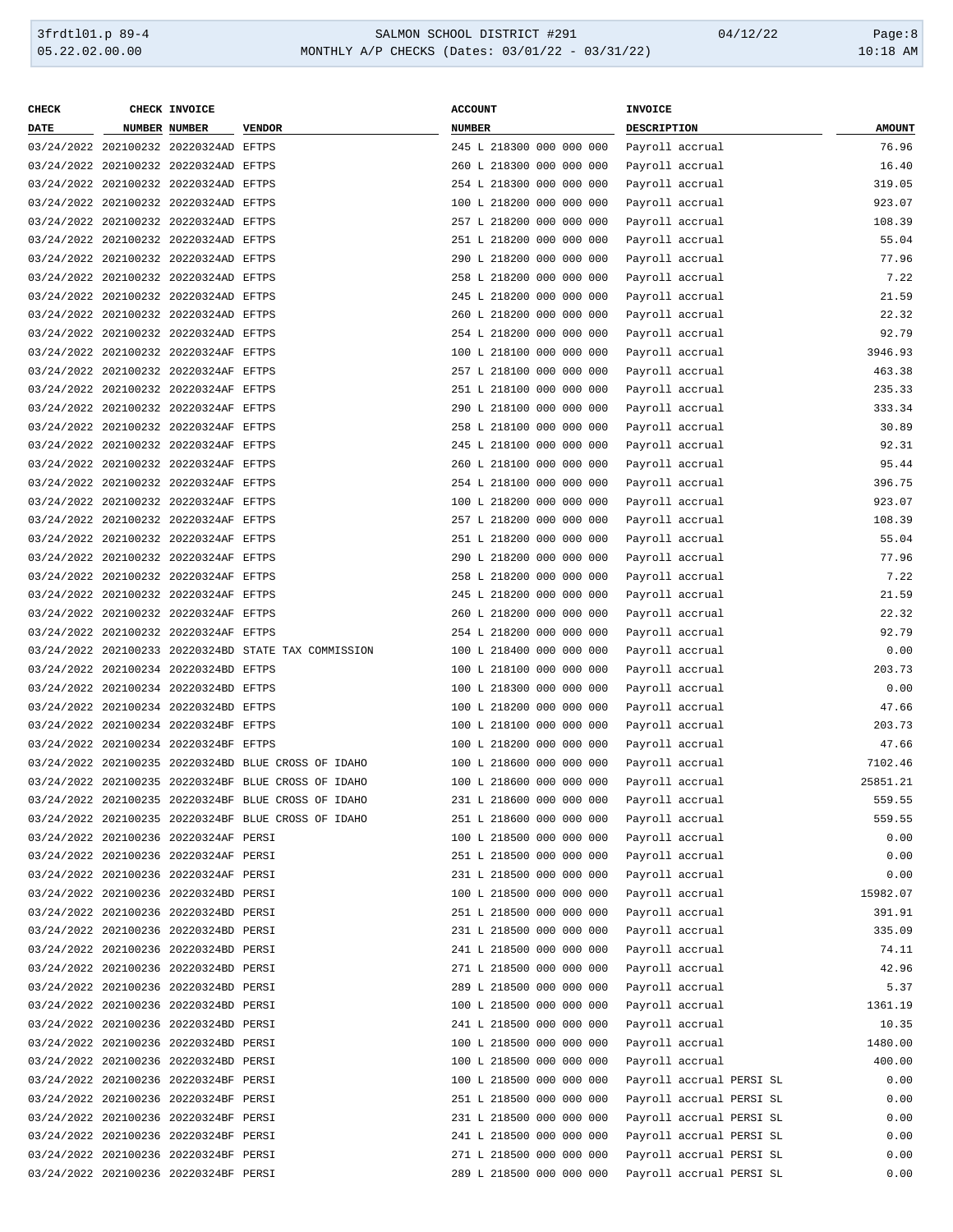#### 3frdtl01.p 89-4 SALMON SCHOOL DISTRICT #291 04/12/22 Page:9 05.22.02.00.00 MONTHLY A/P CHECKS (Dates: 03/01/22 - 03/31/22) 10:18 AM

| <b>CHECK</b>                 | CHECK INVOICE                         |                                                      | <b>ACCOUNT</b>                           | <b>INVOICE</b>           |               |
|------------------------------|---------------------------------------|------------------------------------------------------|------------------------------------------|--------------------------|---------------|
| <b>DATE</b>                  | <b>NUMBER NUMBER</b>                  | <b>VENDOR</b>                                        | <b>NUMBER</b>                            | DESCRIPTION              | <b>AMOUNT</b> |
|                              | 03/24/2022 202100236 20220324BF PERSI |                                                      | 100 L 218500 000 000 000                 | Payroll accrual PERSI    | 26651.65      |
|                              |                                       |                                                      |                                          | Adjustment               |               |
|                              | 03/24/2022 202100236 20220324BF PERSI |                                                      | 251 L 218500 000 000 000                 | Payroll accrual PERSI    | 653.56        |
|                              |                                       |                                                      |                                          | Adjustment               |               |
|                              | 03/24/2022 202100236 20220324BF PERSI |                                                      | 231 L 218500 000 000 000                 | Payroll accrual PERSI    | 558.79        |
|                              |                                       |                                                      |                                          |                          |               |
|                              |                                       |                                                      |                                          | Adjustment               |               |
|                              | 03/24/2022 202100236 20220324BF PERSI |                                                      | 241 L 218500 000 000 000                 | Payroll accrual PERSI    | 123.58        |
|                              |                                       |                                                      |                                          | Adjustment               |               |
|                              | 03/24/2022 202100236 20220324BF PERSI |                                                      | 271 L 218500 000 000 000                 | Payroll accrual PERSI    | 71.64         |
|                              |                                       |                                                      |                                          | Adjustment               |               |
|                              | 03/24/2022 202100236 20220324BF PERSI |                                                      | 289 L 218500 000 000 000                 | Payroll accrual PERSI    | 8.96          |
|                              |                                       |                                                      |                                          | Adjustment               |               |
|                              | 03/24/2022 202100237 20220324AD SEA   |                                                      | 100 L 218906 000 000 000                 | Payroll accrual SEA Dues | 106.74        |
|                              | 03/24/2022 202100237 20220324AD SEA   |                                                      | 251 L 218906 000 000 000                 | Payroll accrual SEA Dues | 2.73          |
|                              | 03/24/2022 202100237 20220324AD SEA   |                                                      | 231 L 218906 000 000 000                 | Payroll accrual SEA Dues | 2.73          |
|                              |                                       | 03/24/2022 202100238 20220324BD STATE TAX COMMISSION | 100 L 218400 000 000 000                 | Payroll accrual          | 1829.00       |
|                              |                                       | 03/24/2022 202100238 20220324BD STATE TAX COMMISSION | 251 L 218400 000 000 000                 | Payroll accrual          | 70.00         |
|                              |                                       | 03/24/2022 202100238 20220324CD STATE TAX COMMISSION | 100 L 218400 000 000 000                 | Payroll accrual          | 5152.02       |
|                              |                                       | 03/24/2022 202100238 20220324CD STATE TAX COMMISSION | 251 L 218400 000 000 000                 | Payroll accrual          | 212.77        |
|                              |                                       | 03/24/2022 202100238 20220324CD STATE TAX COMMISSION | 231 L 218400 000 000 000                 | Payroll accrual          | 38.00         |
|                              |                                       | 03/24/2022 202100238 20220324CD STATE TAX COMMISSION | 241 L 218400 000 000 000                 | Payroll accrual          | 34.16         |
|                              |                                       | 03/24/2022 202100238 20220324CD STATE TAX COMMISSION | 271 L 218400 000 000 000                 | Payroll accrual          | 13.41         |
|                              |                                       | 03/24/2022 202100238 20220324CD STATE TAX COMMISSION |                                          |                          | 1.64          |
|                              |                                       |                                                      | 289 L 218400 000 000 000                 | Payroll accrual          |               |
|                              | 03/24/2022 202100239 20220324BD EFTPS |                                                      | 100 L 218300 000 000 000                 | Payroll accrual          | 630.00        |
|                              | 03/24/2022 202100239 20220324CD EFTPS |                                                      | 100 L 218100 000 000 000                 | Payroll accrual          | 13229.32      |
|                              | 03/24/2022 202100239 20220324CD EFTPS |                                                      | 251 L 218100 000 000 000                 | Payroll accrual          | 333.85        |
|                              | 03/24/2022 202100239 20220324CD EFTPS |                                                      | 231 L 218100 000 000 000                 | Payroll accrual          | 289.62        |
|                              | 03/24/2022 202100239 20220324CD EFTPS |                                                      | 241 L 218100 000 000 000                 | Payroll accrual          | 56.19         |
|                              | 03/24/2022 202100239 20220324CD EFTPS |                                                      | 271 L 218100 000 000 000                 | Payroll accrual          | 33.05         |
|                              | 03/24/2022 202100239 20220324CD EFTPS |                                                      | 289 L 218100 000 000 000                 | Payroll accrual          | 3.73          |
|                              | 03/24/2022 202100239 20220324CD EFTPS |                                                      | 100 L 218300 000 000 000                 | Payroll accrual          | 15609.85      |
|                              | 03/24/2022 202100239 20220324CD EFTPS |                                                      | 251 L 218300 000 000 000                 | Payroll accrual          | 562.87        |
|                              | 03/24/2022 202100239 20220324CD EFTPS |                                                      | 231 L 218300 000 000 000                 | Payroll accrual          | 184.09        |
|                              | 03/24/2022 202100239 20220324CD EFTPS |                                                      | 241 L 218300 000 000 000                 | Payroll accrual          | 69.90         |
|                              | 03/24/2022 202100239 20220324CD EFTPS |                                                      | 271 L 218300 000 000 000                 | Payroll accrual          | 43.71         |
|                              | 03/24/2022 202100239 20220324CD EFTPS |                                                      | 289 L 218300 000 000 000 Payroll accrual |                          | 3.38          |
|                              | 03/24/2022 202100239 20220324CD EFTPS |                                                      | 100 L 218200 000 000 000                 | Payroll accrual          | 3093.94       |
|                              | 03/24/2022 202100239 20220324CD EFTPS |                                                      | 251 L 218200 000 000 000                 | Payroll accrual          | 78.07         |
|                              | 03/24/2022 202100239 20220324CD EFTPS |                                                      | 231 L 218200 000 000 000                 | Payroll accrual          | 67.73         |
|                              | 03/24/2022 202100239 20220324CD EFTPS |                                                      | 241 L 218200 000 000 000                 | Payroll accrual          | 13.14         |
|                              | 03/24/2022 202100239 20220324CD EFTPS |                                                      | 271 L 218200 000 000 000                 | Payroll accrual          | 7.74          |
|                              | 03/24/2022 202100239 20220324CD EFTPS |                                                      |                                          | Payroll accrual          |               |
|                              |                                       |                                                      | 289 L 218200 000 000 000                 |                          | 0.87          |
|                              | 03/24/2022 202100239 20220324CF EFTPS |                                                      | 100 L 218100 000 000 000                 | Payroll accrual          | 13229.32      |
|                              | 03/24/2022 202100239 20220324CF EFTPS |                                                      | 251 L 218100 000 000 000                 | Payroll accrual          | 333.85        |
|                              | 03/24/2022 202100239 20220324CF EFTPS |                                                      | 231 L 218100 000 000 000                 | Payroll accrual          | 289.62        |
|                              | 03/24/2022 202100239 20220324CF EFTPS |                                                      | 241 L 218100 000 000 000                 | Payroll accrual          | 56.19         |
|                              | 03/24/2022 202100239 20220324CF EFTPS |                                                      | 271 L 218100 000 000 000                 | Payroll accrual          | 33.05         |
|                              | 03/24/2022 202100239 20220324CF EFTPS |                                                      | 289 L 218100 000 000 000                 | Payroll accrual          | 3.73          |
|                              | 03/24/2022 202100239 20220324CF EFTPS |                                                      | 100 L 218200 000 000 000                 | Payroll accrual          | 3093.94       |
|                              | 03/24/2022 202100239 20220324CF EFTPS |                                                      | 251 L 218200 000 000 000                 | Payroll accrual          | 78.07         |
|                              | 03/24/2022 202100239 20220324CF EFTPS |                                                      | 231 L 218200 000 000 000                 | Payroll accrual          | 67.73         |
|                              | 03/24/2022 202100239 20220324CF EFTPS |                                                      | 241 L 218200 000 000 000                 | Payroll accrual          | 13.14         |
|                              | 03/24/2022 202100239 20220324CF EFTPS |                                                      | 271 L 218200 000 000 000                 | Payroll accrual          | 7.74          |
|                              | 03/24/2022 202100239 20220324CF EFTPS |                                                      | 289 L 218200 000 000 000                 | Payroll accrual          | 0.87          |
| 03/15/2022 202100240 fEB2022 |                                       | IDAHO STATE TAX COMMISSION                           | 100 L 223100 000 000 000                 | FEBRUARY SALES TAX       | 306.23        |
| 03/15/2022 202100240 fEB2022 |                                       | IDAHO STATE TAX COMMISSION                           | 100 E 531000 300 401 000                 | FEBRUARY SALES TAX       | 166.30        |
|                              |                                       |                                                      |                                          |                          |               |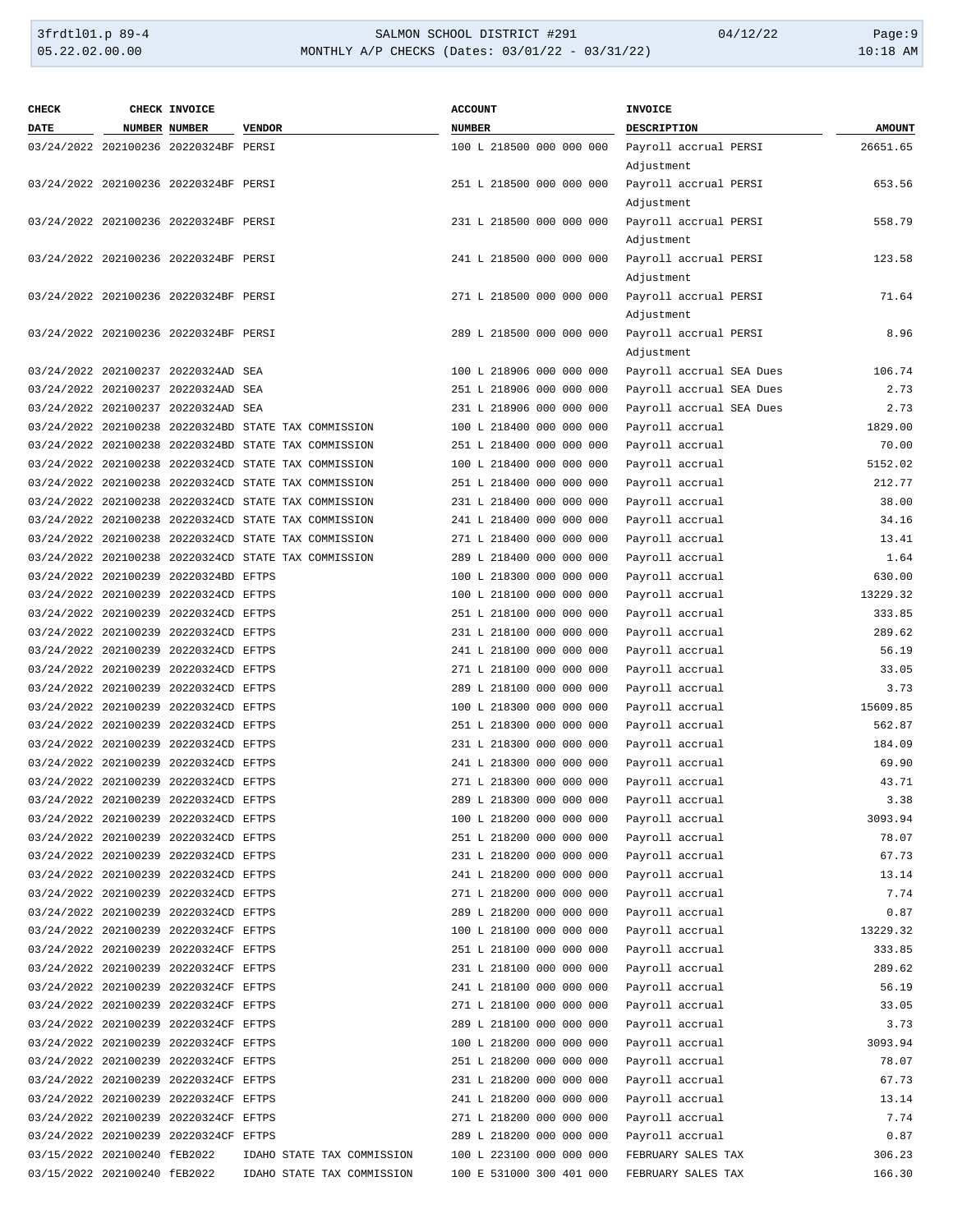| 3frdt101.p 89-4 | SALMON SCHOOL DISTRICT #291                        | 04/12/22 | Page: $10$ |
|-----------------|----------------------------------------------------|----------|------------|
| 05.22.02.00.00  | MONTHLY A/P CHECKS (Dates: $03/01/22 - 03/31/22$ ) |          | $10:18$ AM |

| CHECK       | <b>CHECK INVOICE</b>         |                            | <b>ACCOUNT</b>           | <b>INVOICE</b>     |               |
|-------------|------------------------------|----------------------------|--------------------------|--------------------|---------------|
| <b>DATE</b> | NUMBER NUMBER                | VENDOR                     | <b>NUMBER</b>            | <b>DESCRIPTION</b> | <b>AMOUNT</b> |
|             | 03/15/2022 202100240 fEB2022 | IDAHO STATE TAX COMMISSION | 290 E 710000 390 000 000 | FEBRUARY SALES TAX | 0.23          |

Totals for checks 339981.76